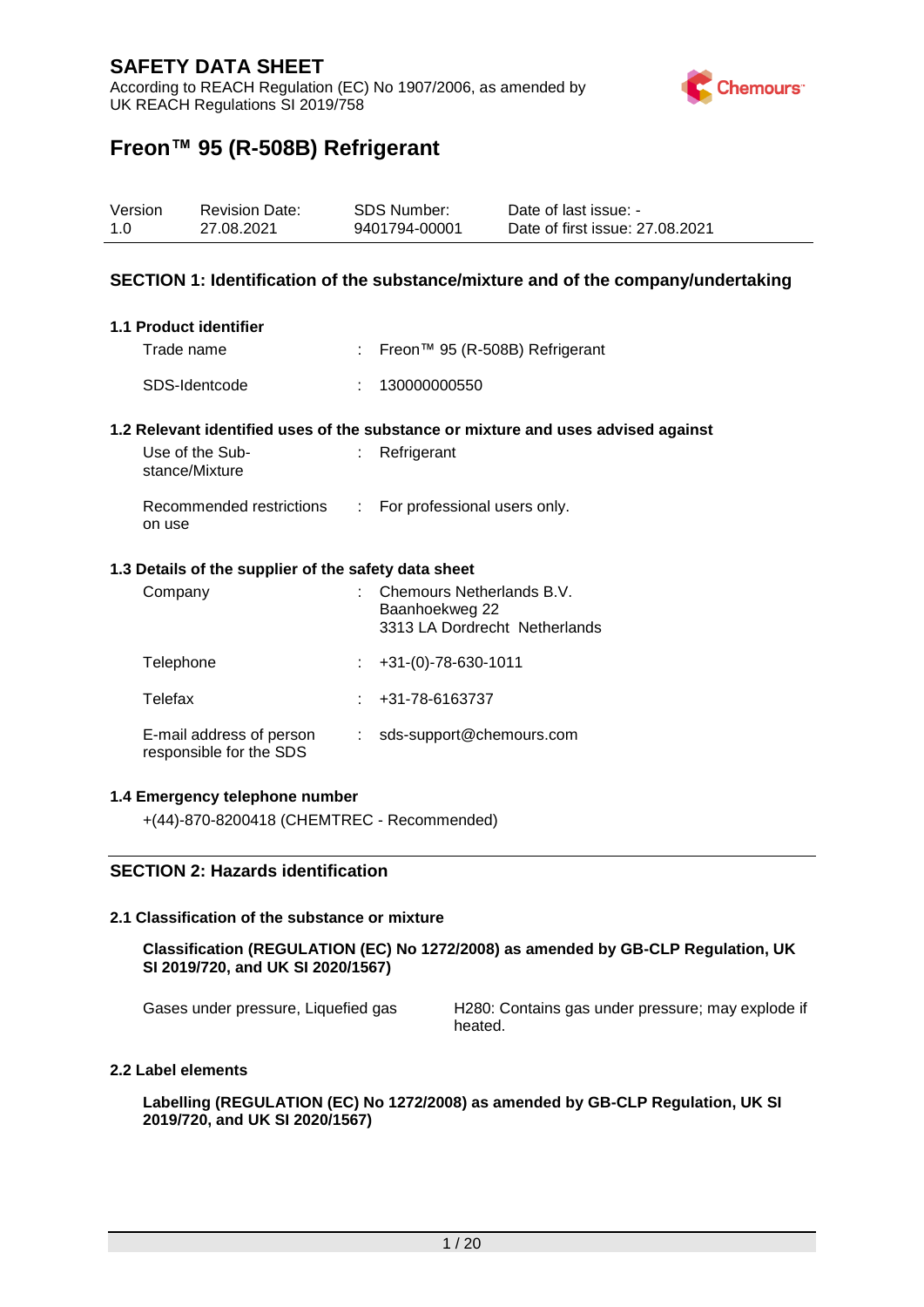According to REACH Regulation (EC) No 1907/2006, as amended by UK REACH Regulations SI 2019/758



# **Freon™ 95 (R-508B) Refrigerant**

| Version<br>1.0    | <b>Revision Date:</b><br>27.08.2021 |        | <b>SDS Number:</b><br>9401794-00001 | Date of last issue: -<br>Date of first issue: 27,08,2021 |
|-------------------|-------------------------------------|--------|-------------------------------------|----------------------------------------------------------|
| Hazard pictograms |                                     |        |                                     |                                                          |
|                   | Signal word                         | ÷      | Warning                             |                                                          |
|                   | <b>Hazard statements</b>            | ÷.     | H <sub>280</sub>                    | Contains gas under pressure; may explode if heated.      |
|                   | Precautionary statements            | $\sim$ | Storage:<br>$P410 + P403$<br>place. | Protect from sunlight. Store in a well-ventilated        |

#### **Additional Labelling**

Contains fluorinated greenhouse gases. (PFC-116, HFC-23)

#### **2.3 Other hazards**

This substance/mixture contains no components considered to be either persistent, bioaccumulative and toxic (PBT), or very persistent and very bioaccumulative (vPvB) at levels of 0.1% or higher.

Vapours are heavier than air and can cause suffocation by reducing oxygen available for breathing.

Misuse or intentional inhalation abuse may cause death without warning symptoms, due to cardiac effects.

Rapid evaporation of the product may cause frostbite.

May displace oxygen and cause rapid suffocation.

#### **SECTION 3: Composition/information on ingredients**

#### **3.2 Mixtures**

#### **Components**

| <b>Chemical name</b> | CAS-No.<br>EC-No.<br>Index-No.<br><b>Registration number</b> | Classification                                   | Concentration<br>(% w/w) |
|----------------------|--------------------------------------------------------------|--------------------------------------------------|--------------------------|
| Perfluoroethane      | 76-16-4<br>200-939-8<br>01-2119974606-26                     | Press.<br>Gas Liquefied gas;<br>H <sub>280</sub> | 54                       |
| l Trifluoromethane#  | 75-46-7<br>200-872-4<br>01-2119971823-29                     | Press.<br>Gas Liquefied gas;<br>H <sub>280</sub> | 46                       |

For explanation of abbreviations see section 16.

#: Voluntarily-disclosed non-hazardous substance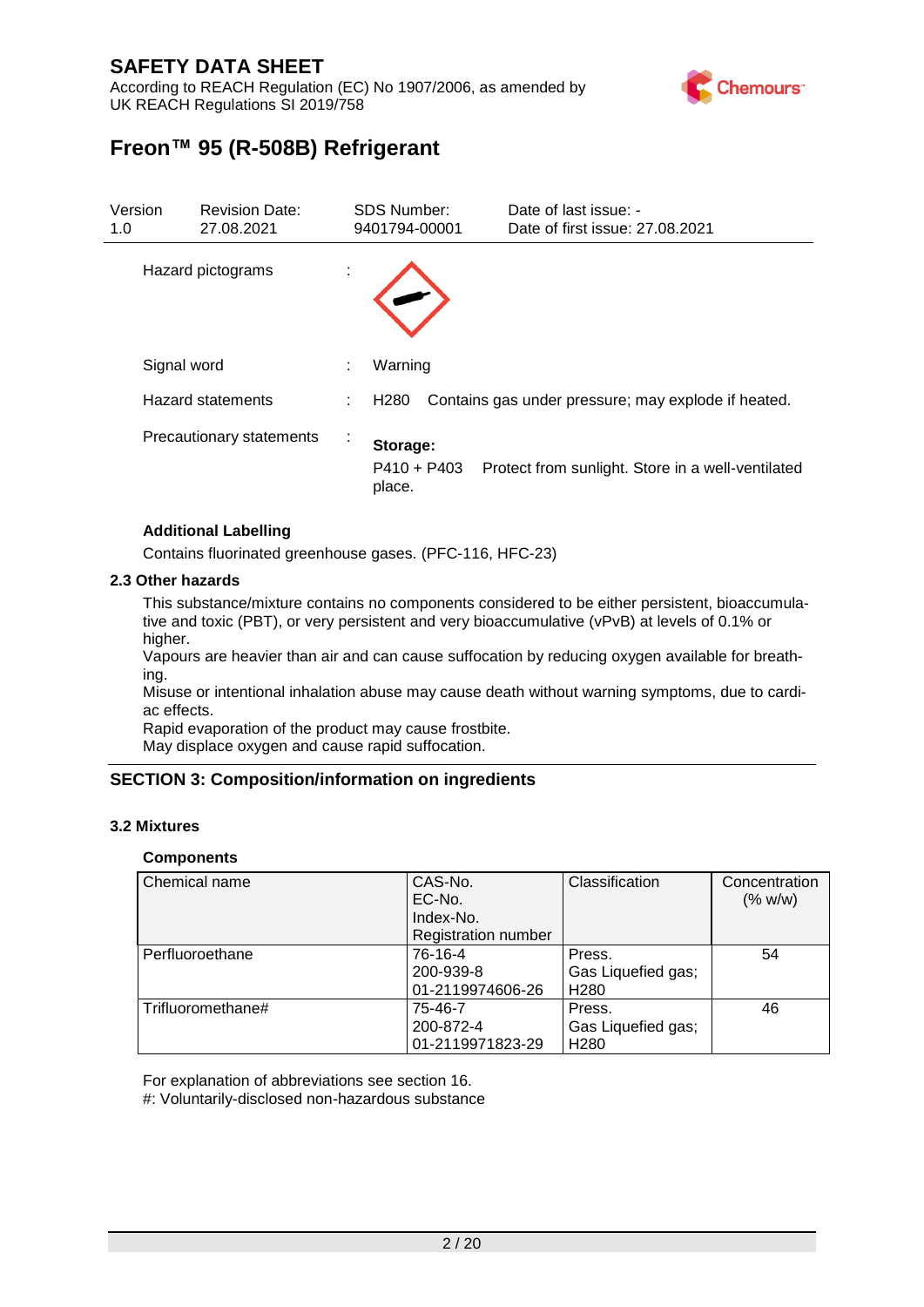According to REACH Regulation (EC) No 1907/2006, as amended by UK REACH Regulations SI 2019/758



# **Freon™ 95 (R-508B) Refrigerant**

| Version | <b>Revision Date:</b> | SDS Number:   | Date of last issue: -           |
|---------|-----------------------|---------------|---------------------------------|
| 1.0     | 27.08.2021            | 9401794-00001 | Date of first issue: 27,08,2021 |

#### **SECTION 4: First aid measures**

| 4.1 Description of first aid measures |    |                                                                                                                                                                                                                                              |
|---------------------------------------|----|----------------------------------------------------------------------------------------------------------------------------------------------------------------------------------------------------------------------------------------------|
| General advice                        |    | In the case of accident or if you feel unwell, seek medical ad-<br>vice immediately.<br>When symptoms persist or in all cases of doubt seek medical<br>advice.                                                                               |
| Protection of first-aiders            | t  | No special precautions are necessary for first aid responders.                                                                                                                                                                               |
| If inhaled                            |    | If inhaled, remove to fresh air.<br>If not breathing, give artificial respiration.<br>If breathing is difficult, give oxygen.<br>Get medical attention immediately.                                                                          |
| In case of skin contact               | ÷. | Thaw frosted parts with lukewarm water. Do not rub affected<br>area.<br>Get medical attention immediately.                                                                                                                                   |
| In case of eye contact                | t. | Get medical attention immediately.                                                                                                                                                                                                           |
| If swallowed                          |    | Ingestion is not considered a potential route of exposure.                                                                                                                                                                                   |
|                                       |    | 4.2 Most important symptoms and effects, both acute and delayed                                                                                                                                                                              |
| Symptoms                              |    | May cause cardiac arrhythmia.                                                                                                                                                                                                                |
|                                       |    | Other symptoms potentially related to misuse or inhalation<br>abuse are<br>Cardiac sensitisation<br>Anaesthetic effects<br>Light-headedness<br><b>Dizziness</b><br>confusion<br>Lack of coordination<br><b>Drowsiness</b><br>Unconsciousness |
| <b>Risks</b>                          |    | Gas reduces oxygen available for breathing.<br>Contact with liquid or refrigerated gas can cause cold burns<br>and frostbite.                                                                                                                |
|                                       |    | 4.3 Indication of any immediate medical attention and special treatment needed                                                                                                                                                               |
| Treatment                             |    | Because of possible disturbances of cardiac rhythm, cate-<br>cholamine drugs, such as epinephrine, that may be used in<br>situations of emergency life support should be used with spe-                                                      |

cial caution.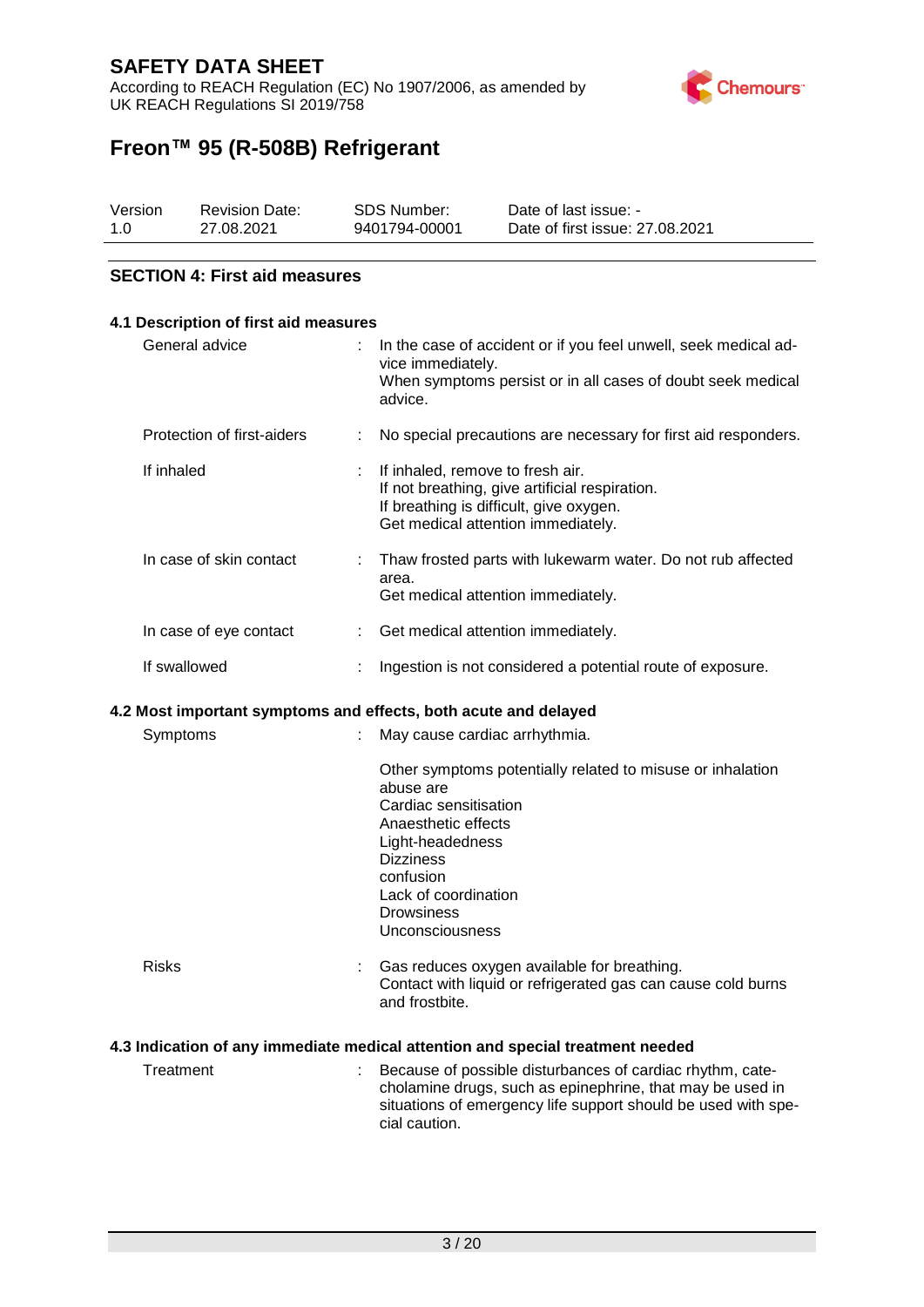According to REACH Regulation (EC) No 1907/2006, as amended by UK REACH Regulations SI 2019/758



# **Freon™ 95 (R-508B) Refrigerant**

| Version | <b>Revision Date:</b> | SDS Number:   | Date of last issue: -           |
|---------|-----------------------|---------------|---------------------------------|
| 1.O     | 27.08.2021            | 9401794-00001 | Date of first issue: 27,08,2021 |

#### **SECTION 5: Firefighting measures**

#### **5.1 Extinguishing media**

| Suitable extinguishing media      | Not applicable<br>Will not burn |
|-----------------------------------|---------------------------------|
| Unsuitable extinguishing<br>media | Not applicable<br>Will not burn |

#### **5.2 Special hazards arising from the substance or mixture**

| Specific hazards during fire-<br>fighting | Exposure to combustion products may be a hazard to health.<br>If the temperature rises there is danger of the vessels bursting<br>due to the high vapor pressure. |
|-------------------------------------------|-------------------------------------------------------------------------------------------------------------------------------------------------------------------|
| Hazardous combustion prod- :<br>ucts      | Hydrogen fluoride<br>carbonyl fluoride<br>Carbon oxides                                                                                                           |
|                                           |                                                                                                                                                                   |

#### **5.3 Advice for firefighters**

| Special protective equipment :<br>for firefighters | Wear self-contained breathing apparatus for firefighting if nec-<br>essary. Use personal protective equipment.                                                                                                                                                                                               |
|----------------------------------------------------|--------------------------------------------------------------------------------------------------------------------------------------------------------------------------------------------------------------------------------------------------------------------------------------------------------------|
| Specific extinguishing meth-<br>ods                | Use extinguishing measures that are appropriate to local cir-<br>cumstances and the surrounding environment.<br>Fight fire remotely due to the risk of explosion.<br>Use water spray to cool unopened containers.<br>Remove undamaged containers from fire area if it is safe to do<br>SO.<br>Evacuate area. |

#### **SECTION 6: Accidental release measures**

#### **6.1 Personal precautions, protective equipment and emergency procedures**

| Personal precautions | Evacuate personnel to safe areas.                             |
|----------------------|---------------------------------------------------------------|
|                      | Avoid skin contact with leaking liquid (danger of frostbite). |
|                      | Ventilate the area.                                           |
|                      | Follow safe handling advice (see section 7) and personal pro- |
|                      | tective equipment recommendations (see section 8).            |
|                      |                                                               |

#### **6.2 Environmental precautions**

| Environmental precautions | Avoid release to the environment.                     |
|---------------------------|-------------------------------------------------------|
|                           | Prevent further leakage or spillage if safe to do so. |
|                           | Retain and dispose of contaminated wash water.        |

#### **6.3 Methods and material for containment and cleaning up**

| Methods for cleaning up | Ventilate the area.                                          |
|-------------------------|--------------------------------------------------------------|
|                         | Local or national regulations may apply to releases and dis- |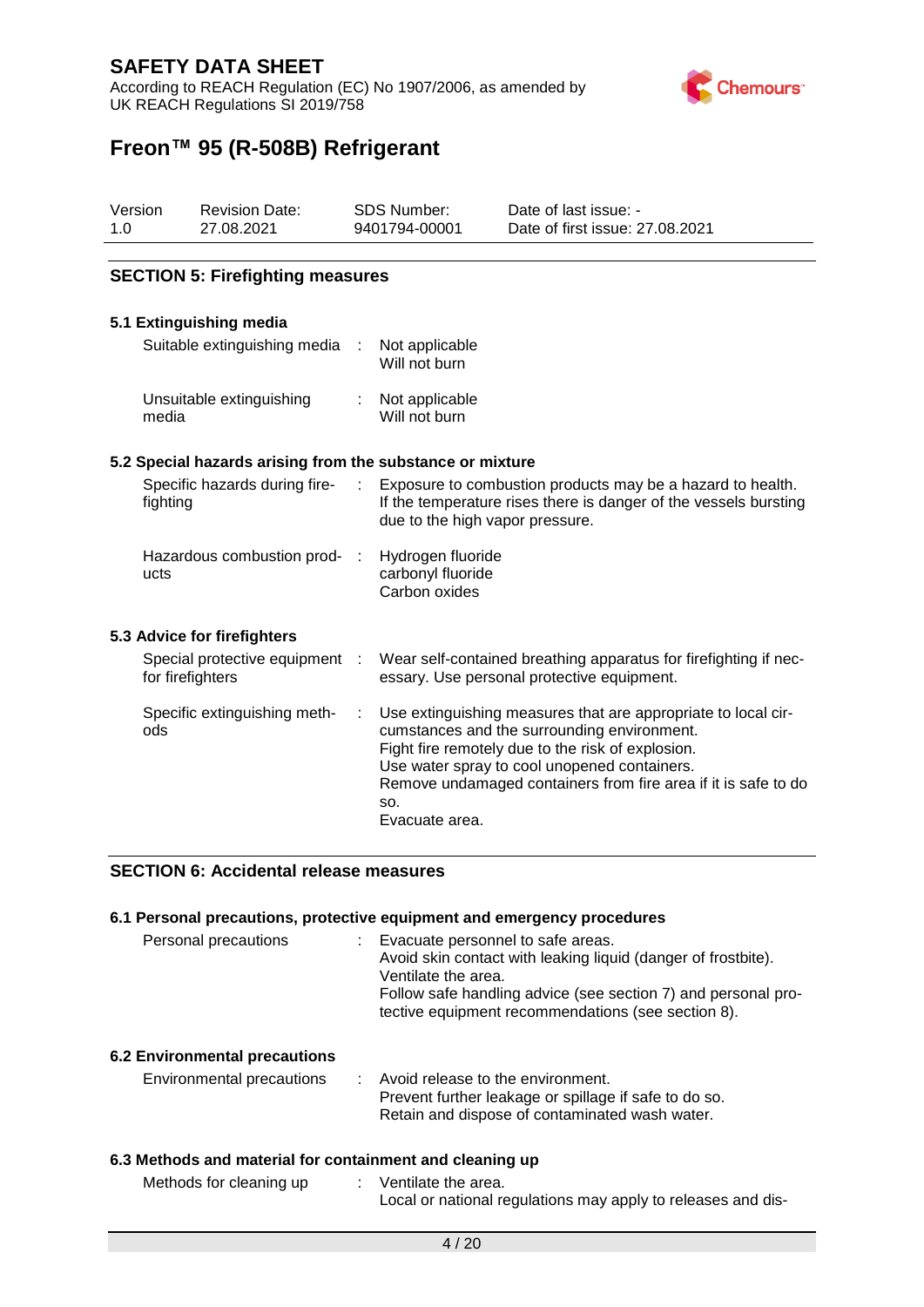According to REACH Regulation (EC) No 1907/2006, as amended by UK REACH Regulations SI 2019/758



# **Freon™ 95 (R-508B) Refrigerant**

| Version | <b>Revision Date:</b> | <b>SDS Number:</b> | Date of last issue: -                                                                                                                                                                                                                                                             |
|---------|-----------------------|--------------------|-----------------------------------------------------------------------------------------------------------------------------------------------------------------------------------------------------------------------------------------------------------------------------------|
| 1.0     | 27.08.2021            | 9401794-00001      | Date of first issue: 27.08.2021                                                                                                                                                                                                                                                   |
|         |                       |                    | posal of this material, as well as those materials and items<br>employed in the cleanup of releases. You will need to deter-<br>mine which regulations are applicable.<br>Sections 13 and 15 of this SDS provide information regarding<br>certain local or national requirements. |

### **6.4 Reference to other sections**

See sections: 7, 8, 11, 12 and 13.

#### **SECTION 7: Handling and storage**

#### **7.1 Precautions for safe handling**

| <b>Technical measures</b> | : Use equipment rated for cylinder pressure. Use a backflow<br>preventative device in piping. Close valve after each use and<br>when empty.                                                                                                                                                                                                                                                                                                                                                                                                                                                                                                                                                                                                                                                                                                                                                                                                                                                                                                                                                                                                  |
|---------------------------|----------------------------------------------------------------------------------------------------------------------------------------------------------------------------------------------------------------------------------------------------------------------------------------------------------------------------------------------------------------------------------------------------------------------------------------------------------------------------------------------------------------------------------------------------------------------------------------------------------------------------------------------------------------------------------------------------------------------------------------------------------------------------------------------------------------------------------------------------------------------------------------------------------------------------------------------------------------------------------------------------------------------------------------------------------------------------------------------------------------------------------------------|
| Local/Total ventilation   | Use only with adequate ventilation.                                                                                                                                                                                                                                                                                                                                                                                                                                                                                                                                                                                                                                                                                                                                                                                                                                                                                                                                                                                                                                                                                                          |
| Advice on safe handling   | Avoid breathing gas.<br>Handle in accordance with good industrial hygiene and safety<br>practice, based on the results of the workplace exposure as-<br>sessment<br>Wear cold insulating gloves/ face shield/ eye protection.<br>Valve protection caps and valve outlet threaded plugs must<br>remain in place unless container is secured with valve outlet<br>piped to use point.<br>Use a check valve or trap in the discharge line to prevent haz-<br>ardous back flow into the cylinder.<br>Prevent backflow into the gas tank.<br>Use a pressure reducing regulator when connecting cylinder<br>to lower pressure (<3000 psig) piping or systems.<br>Close valve after each use and when empty. Do NOT change<br>or force fit connections.<br>Prevent the intrusion of water into the gas tank.<br>Never attempt to lift cylinder by its cap.<br>Do not drag, slide or roll cylinders.<br>Use a suitable hand truck for cylinder movement.<br>Keep away from heat and sources of ignition.<br>Take precautionary measures against static discharges.<br>Take care to prevent spills, waste and minimize release to the<br>environment. |
| Hygiene measures          | If exposure to chemical is likely during typical use, provide eye<br>flushing systems and safety showers close to the working<br>place. When using do not eat, drink or smoke. Wash contami-<br>nated clothing before re-use.                                                                                                                                                                                                                                                                                                                                                                                                                                                                                                                                                                                                                                                                                                                                                                                                                                                                                                                |

#### **7.2 Conditions for safe storage, including any incompatibilities**

| Requirements for storage | Cylinders should be stored upright and firmly secured to pre- |
|--------------------------|---------------------------------------------------------------|
| areas and containers     | vent falling or being knocked over. Separate full containers  |
|                          | from empty containers. Do not store near combustible materi-  |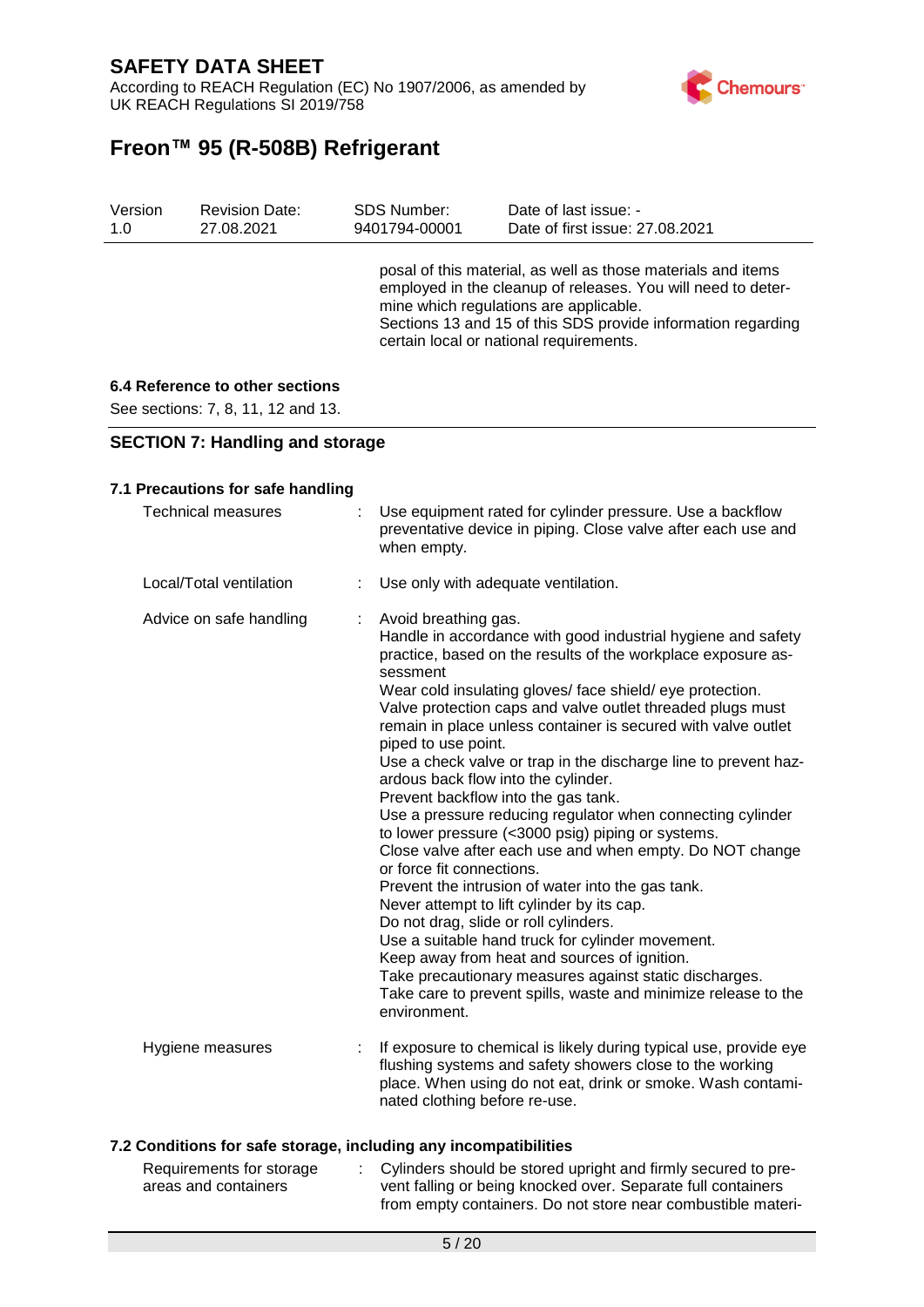According to REACH Regulation (EC) No 1907/2006, as amended by UK REACH Regulations SI 2019/758



# **Freon™ 95 (R-508B) Refrigerant**

| Version<br>1.0 |               | <b>Revision Date:</b><br>27.08.2021 |   | <b>SDS Number:</b><br>9401794-00001                                                                                                                        | Date of last issue: -<br>Date of first issue: 27,08,2021                                                                                                                                                                                                                                |
|----------------|---------------|-------------------------------------|---|------------------------------------------------------------------------------------------------------------------------------------------------------------|-----------------------------------------------------------------------------------------------------------------------------------------------------------------------------------------------------------------------------------------------------------------------------------------|
|                |               |                                     |   |                                                                                                                                                            | als. Avoid area where salt or other corrosive materials are<br>present. Keep in properly labelled containers. Keep in a cool,<br>well-ventilated place. Keep away from direct sunlight. Store in<br>accordance with the particular national regulations.                                |
|                |               | Advice on common storage            |   | Organic peroxides<br>Oxidizing agents<br>Flammable liquids<br>Flammable solids<br>Pyrophoric liquids<br>Pyrophoric solids<br>flammable gases<br>Explosives | Do not store with the following product types:<br>Self-reactive substances and mixtures<br>Self-heating substances and mixtures<br>Substances and mixtures, which in contact with water, emit<br>Acutely toxic substances and mixtures<br>Substances and mixtures with chronic toxicity |
|                |               | Storage period                      | ÷ | $> 10$ yr                                                                                                                                                  |                                                                                                                                                                                                                                                                                         |
|                | perature      | Recommended storage tem- :          |   | < 52 °C                                                                                                                                                    |                                                                                                                                                                                                                                                                                         |
|                | age stability | Further information on stor-        | ÷ |                                                                                                                                                            | The product has an indefinite shelf life when stored properly.                                                                                                                                                                                                                          |
|                |               | 7.3 Specific end use(s)             |   |                                                                                                                                                            |                                                                                                                                                                                                                                                                                         |
|                |               | Specific use(s)                     |   | No data available                                                                                                                                          |                                                                                                                                                                                                                                                                                         |

#### **SECTION 8: Exposure controls/personal protection**

#### **8.1 Control parameters**

Contains no substances with occupational exposure limit values.

#### **Derived No Effect Level (DNEL):**

| Substance name   | End Use        | <b>Exposure routes</b> | Potential health ef-          | Value      |
|------------------|----------------|------------------------|-------------------------------|------------|
|                  |                |                        | fects                         |            |
| Trifluoromethane | <b>Workers</b> | Inhalation             | Long-term systemic<br>effects | 1439 mg/m3 |
|                  | Consumers      | Inhalation             | Long-term systemic<br>effects | 358 mg/m3  |

#### **Predicted No Effect Concentration (PNEC):**

| Substance name  | <b>Environmental Compartment</b> | Value           |
|-----------------|----------------------------------|-----------------|
| Perfluoroethane | Fresh water                      | $0.038$ mg/l    |
|                 | Marine water                     | $0.004$ mg/l    |
|                 | Intermittent use/release         | $0.375$ ma/l    |
|                 | Fresh water sediment             | 0.679 mg/kg dry |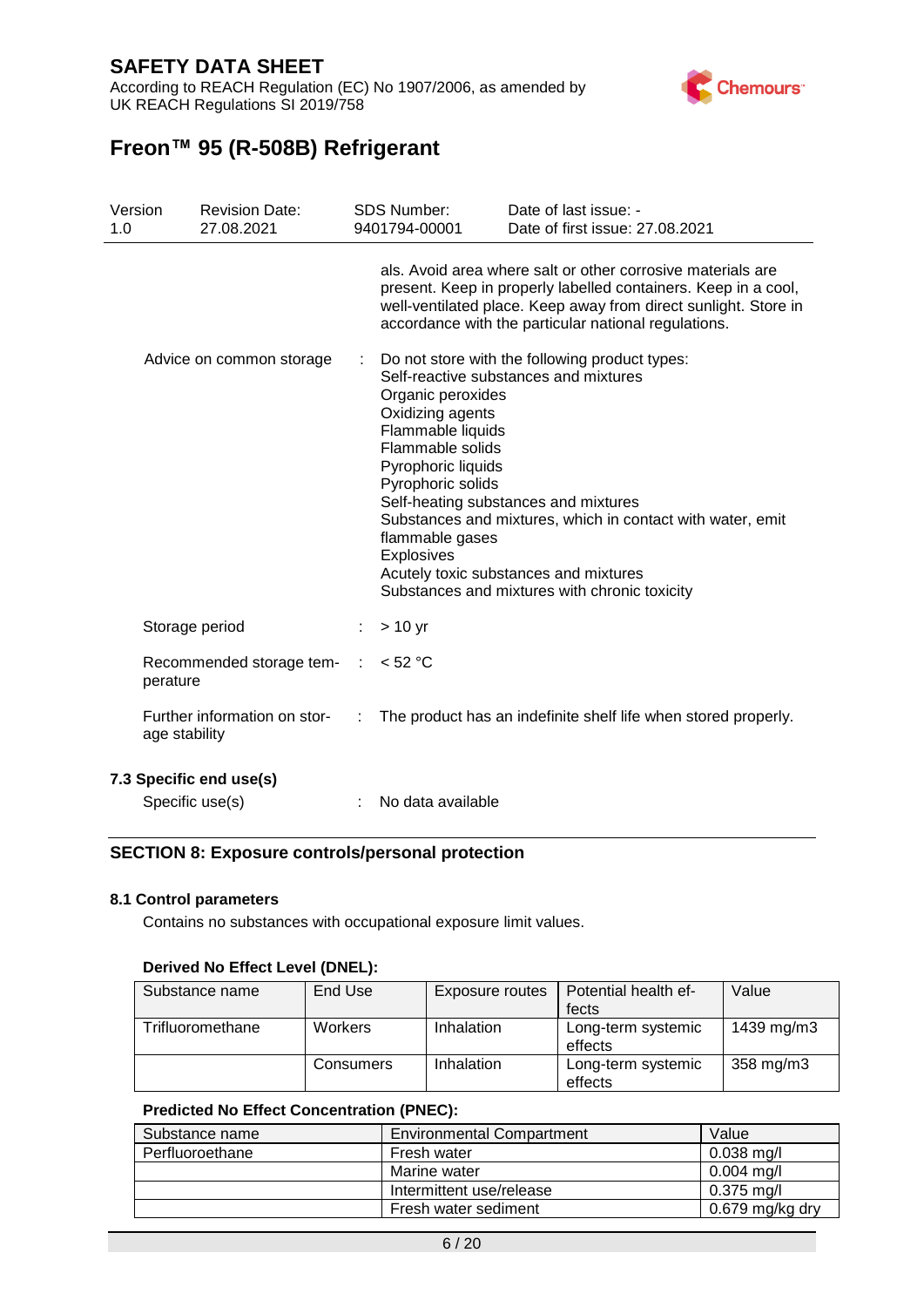According to REACH Regulation (EC) No 1907/2006, as amended by UK REACH Regulations SI 2019/758



# **Freon™ 95 (R-508B) Refrigerant**

| Version | <b>Revision Date:</b> | SDS Number:   | Date of last issue: -           |
|---------|-----------------------|---------------|---------------------------------|
| 1.O     | 27.08.2021            | 9401794-00001 | Date of first issue: 27,08,2021 |

|                  |                          | weight (d.w.)                      |
|------------------|--------------------------|------------------------------------|
|                  | Marine sediment          | $0.068$ mg/kg dry<br>weight (d.w.) |
|                  | Soil                     | 0.071 mg/kg dry<br>weight (d.w.)   |
| Trifluoromethane | Fresh water              | $0.155$ mg/l                       |
|                  | Marine water             | $0.016$ mg/l                       |
|                  | Intermittent use/release | $1.545$ mg/l                       |
|                  | Fresh water sediment     | 0.665 mg/kg dry<br>weight (d.w.)   |
|                  | Marine sediment          | 0.067 mg/kg dry<br>weight (d.w.)   |
|                  | Soil                     | $0.043$ mg/kg dry<br>weight (d.w.) |

#### **8.2 Exposure controls**

#### **Engineering measures**

Ensure adequate ventilation, especially in confined areas. Minimize workplace exposure concentrations.

| Personal protective equipment |                                                                                                                                                                                                                                                                                                                                                                                                                                                                  |
|-------------------------------|------------------------------------------------------------------------------------------------------------------------------------------------------------------------------------------------------------------------------------------------------------------------------------------------------------------------------------------------------------------------------------------------------------------------------------------------------------------|
| Eye protection                | Wear the following personal protective equipment:<br>Chemical resistant goggles must be worn.<br>Face-shield<br>Equipment should conform to BS EN 166                                                                                                                                                                                                                                                                                                            |
| Hand protection<br>Material   | Low temperature resistant gloves                                                                                                                                                                                                                                                                                                                                                                                                                                 |
| Remarks                       | Choose gloves to protect hands against chemicals depending<br>on the concentration and quantity of the hazardous sub-<br>stance and specific to place of work. For special applications,<br>we recommend clarifying the resistance to chemicals of the<br>aforementioned protective gloves with the glove manufactur-<br>er. Wash hands before breaks and at the end of workday.<br>Breakthrough time is not determined for the product. Change<br>gloves often! |
| Skin and body protection      | Skin should be washed after contact.                                                                                                                                                                                                                                                                                                                                                                                                                             |
| Respiratory protection        | If adequate local exhaust ventilation is not available or expo-<br>sure assessment demonstrates exposures outside the rec-<br>ommended guidelines, use respiratory protection.<br>Equipment should conform to BS EN 14387                                                                                                                                                                                                                                        |
| Filter type                   | Organic gas and low boiling vapour type (AX)                                                                                                                                                                                                                                                                                                                                                                                                                     |
| Protective measures           | Wear cold insulating gloves/ face shield/ eye protection.                                                                                                                                                                                                                                                                                                                                                                                                        |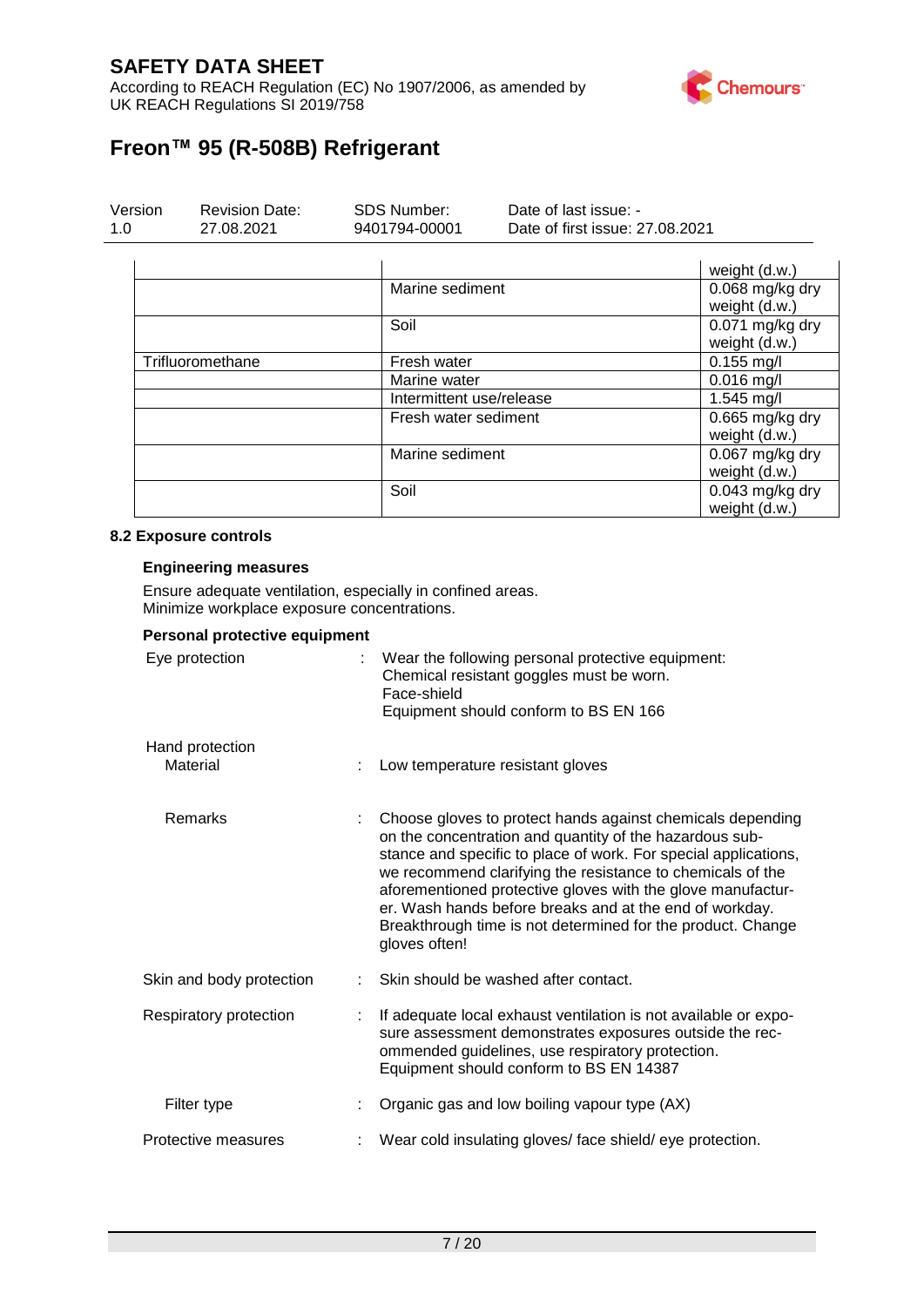According to REACH Regulation (EC) No 1907/2006, as amended by UK REACH Regulations SI 2019/758



# **Freon™ 95 (R-508B) Refrigerant**

| Version | <b>Revision Date:</b> | SDS Number:   | Date of last issue: -           |
|---------|-----------------------|---------------|---------------------------------|
| 1.0     | 27.08.2021            | 9401794-00001 | Date of first issue: 27,08,2021 |

#### **SECTION 9: Physical and chemical properties**

#### **9.1 Information on basic physical and chemical properties**

| Appearance                                          | t                           | Liquefied gas                                          |
|-----------------------------------------------------|-----------------------------|--------------------------------------------------------|
| Colour                                              |                             | colourless                                             |
| Odour                                               | Ì.                          | slight, ether-like                                     |
| <b>Odour Threshold</b>                              | t.                          | No data available                                      |
| рH                                                  |                             | No data available                                      |
| Melting point/freezing point                        | t.                          | No data available                                      |
| Initial boiling point and boiling :<br>range        |                             | $-87.6$ °C (1,013 hPa)                                 |
| Flash point                                         | t                           | Not applicable                                         |
| Evaporation rate                                    | t,                          | Not applicable                                         |
| Flammability (solid, gas)                           | ÷                           | Will not burn                                          |
| Upper explosion limit / Upper<br>flammability limit | t.                          | Upper flammability limit<br>Method: ASTM E681<br>None. |
| Lower explosion limit / Lower<br>flammability limit | $\mathcal{L}^{\mathcal{L}}$ | Lower flammability limit<br>Method: ASTM E681<br>None. |
| Vapour pressure                                     | t,                          | 36,568 hPa (10 °C)                                     |
| Relative vapour density                             | ÷                           | No data available                                      |
| Relative density                                    | Ì.                          | 0.76(10 °C)                                            |
|                                                     |                             | 1.15 $(25 °C)$                                         |
| Density                                             | Ì.                          | 0.943 g/cm <sup>3</sup> (0 °C)<br>(as liquid)          |
| Solubility(ies)<br>Water solubility                 | ÷.                          | No data available                                      |
| Partition coefficient: n-<br>octanol/water          |                             | Not applicable                                         |
| Auto-ignition temperature                           | ÷                           | No data available                                      |
| Decomposition temperature                           | t.                          | No data available                                      |
|                                                     |                             |                                                        |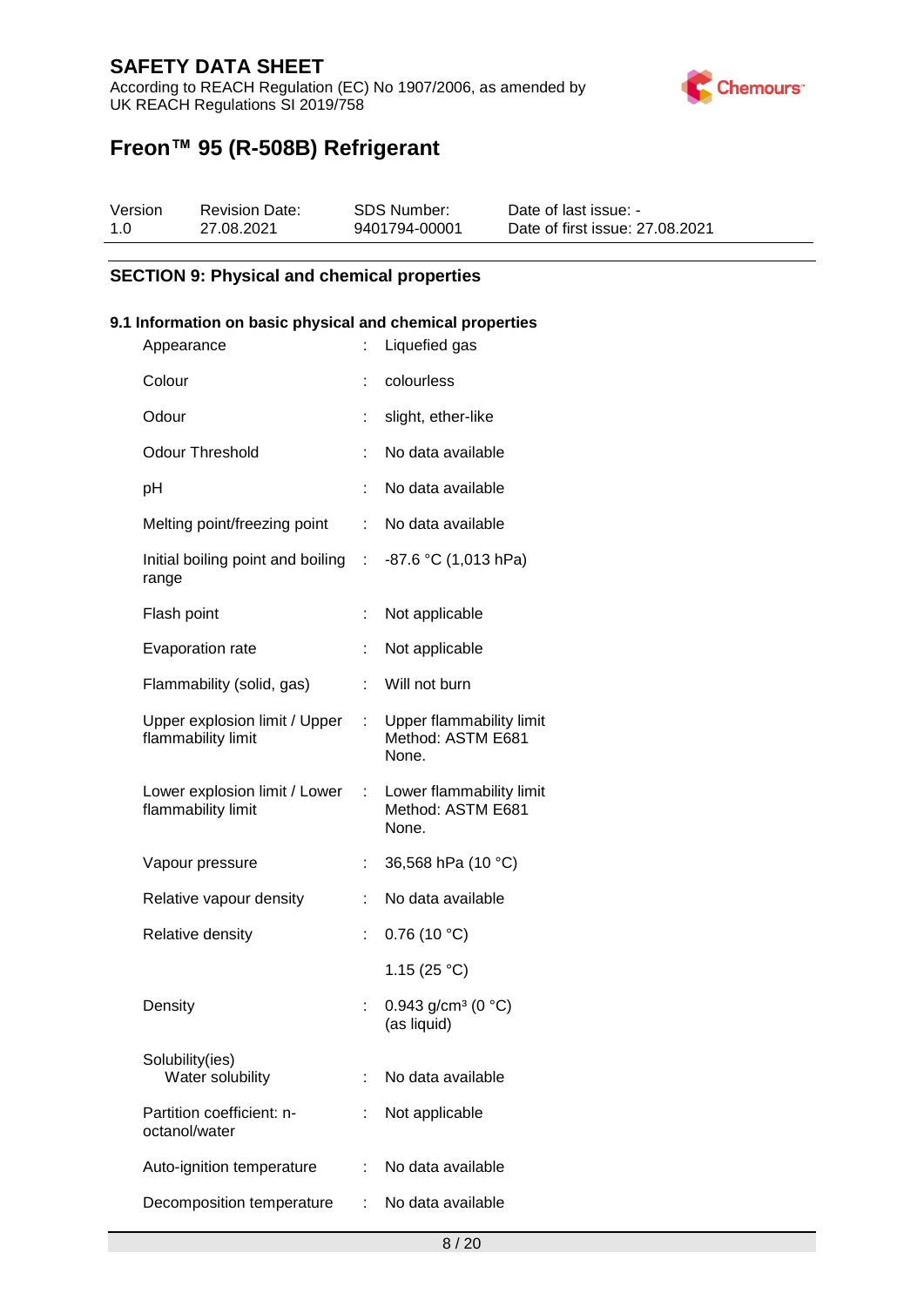According to REACH Regulation (EC) No 1907/2006, as amended by UK REACH Regulations SI 2019/758



# **Freon™ 95 (R-508B) Refrigerant**

| Version<br>1.0                         | <b>Revision Date:</b><br>27.08.2021 |   | SDS Number:<br>9401794-00001 | Date of last issue: -<br>Date of first issue: 27,08,2021   |
|----------------------------------------|-------------------------------------|---|------------------------------|------------------------------------------------------------|
| Viscosity                              | Viscosity, kinematic                | ÷ | Not applicable               |                                                            |
|                                        | <b>Explosive properties</b>         | ÷ | Not explosive                |                                                            |
|                                        | Oxidizing properties                |   |                              | : The substance or mixture is not classified as oxidizing. |
| 9.2 Other information<br>Particle size |                                     | ٠ | Not applicable               |                                                            |

### **SECTION 10: Stability and reactivity**

#### **10.1 Reactivity**

Not classified as a reactivity hazard.

#### **10.2 Chemical stability**

Stable if used as directed. Follow precautionary advice and avoid incompatible materials and conditions.

#### **10.3 Possibility of hazardous reactions**

Hazardous reactions : Can react with strong oxidizing agents.

#### **10.4 Conditions to avoid**

Conditions to avoid : This substance is not flammable in air at temperatures up to 100 °C (212 °F) at atmospheric pressure. However, mixtures of this substance with high concentrations of air at elevated pressure and/or temperature can become combustible in the presence of an ignition source. This substance can also become combustible in an oxygen enriched environment (oxygen concentrations greater than that in air). Whether a mixture containing this substance and air, or this substance in an oxygen enriched atmosphere become combustible depends on the inter-relationship of 1) the temperature 2) the pressure, and 3) the proportion of oxygen in the mixture. In general, this substance should not be allowed to exist with air above atmospheric pressure or at high temperatures; or in an oxygen enriched environment. For example this substance should NOT be mixed with air under pressure for leak testing or other purposes. Heat, flames and sparks.

#### **10.5 Incompatible materials**

Materials to avoid : Oxidizing agents

#### **10.6 Hazardous decomposition products**

No hazardous decomposition products are known.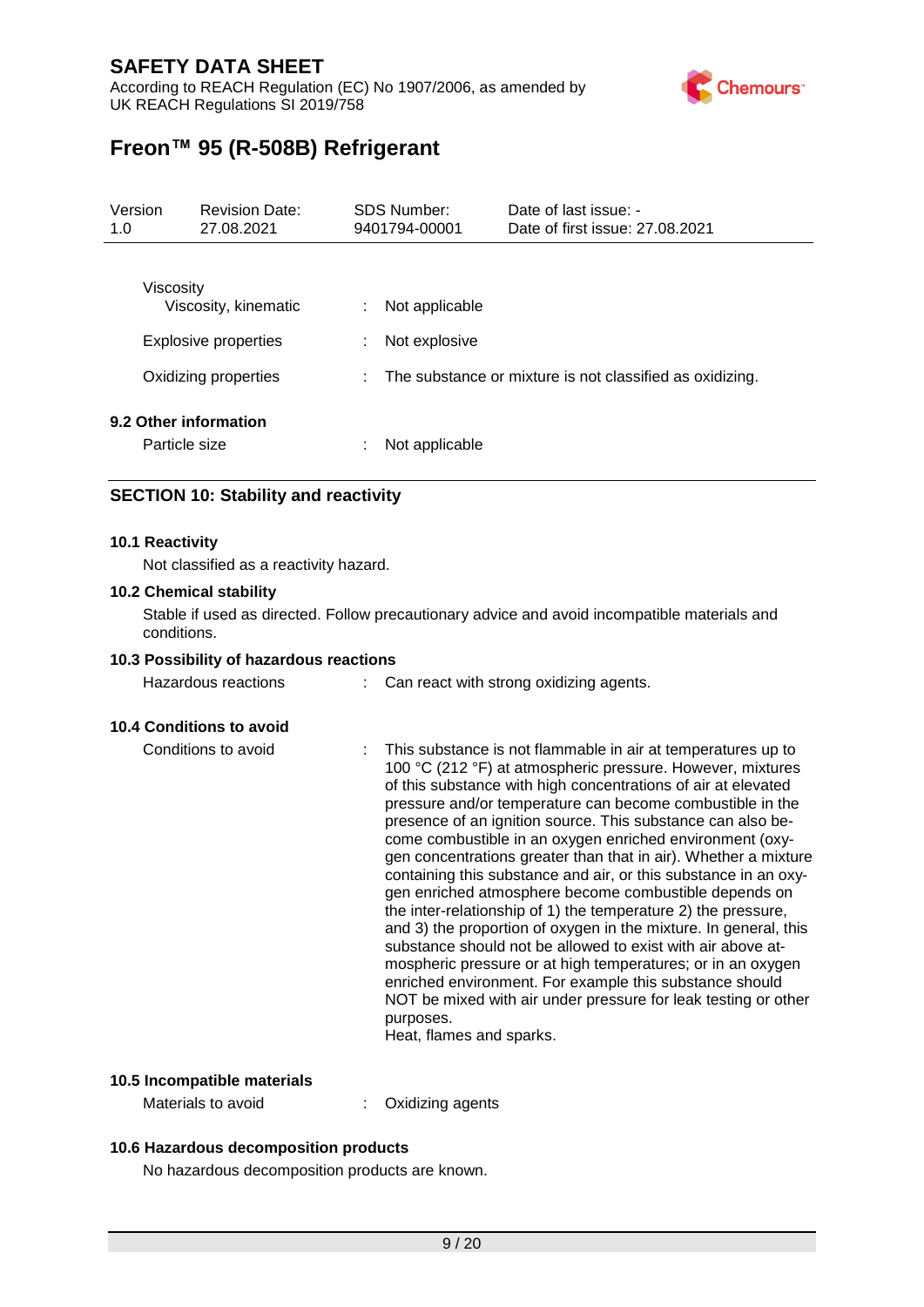According to REACH Regulation (EC) No 1907/2006, as amended by UK REACH Regulations SI 2019/758



# **Freon™ 95 (R-508B) Refrigerant**

| Version | <b>Revision Date:</b> | SDS Number:   | Date of last issue: -           |
|---------|-----------------------|---------------|---------------------------------|
| 1.0     | 27.08.2021            | 9401794-00001 | Date of first issue: 27,08,2021 |

#### **SECTION 11: Toxicological information**

#### **11.1 Information on toxicological effects**

Information on likely routes of exposure **Inhalation** Skin contact Eye contact

#### **Acute toxicity**

Not classified based on available information.

#### **Components:**

#### **Perfluoroethane:**

| Acute inhalation toxicity |   | : LC50 (Rat): $>$ 500000 ppm<br>Exposure time: 4 h<br>Test atmosphere: gas<br>Method: OECD Test Guideline 403                 |  |
|---------------------------|---|-------------------------------------------------------------------------------------------------------------------------------|--|
|                           |   | No observed adverse effect concentration (Dog): 200000 ppm<br>Test atmosphere: gas<br>Remarks: Cardiac sensitisation          |  |
|                           |   | Lowest observed adverse effect concentration (Dog): ><br>200000 ppm<br>Test atmosphere: gas<br>Remarks: Cardiac sensitisation |  |
|                           |   | Cardiac sensitisation threshold limit (Dog): > 1,129,943.5<br>mg/m3<br>Test atmosphere: gas<br>Remarks: Cardiac sensitisation |  |
| Trifluoromethane:         |   |                                                                                                                               |  |
| Acute inhalation toxicity | t | $LC50$ (Rat): $> 663000$ ppm<br>Exposure time: 4 h<br>Test atmosphere: gas<br>Method: OECD Test Guideline 403                 |  |
|                           |   | No observed adverse effect concentration (Dog): 500000 ppm<br>Test atmosphere: gas                                            |  |
|                           |   | Lowest observed adverse effect concentration (Dog): ><br>500000 ppm<br>Test atmosphere: gas                                   |  |
|                           |   | Cardiac sensitisation threshold limit (Dog): > 1,430,000<br>mg/m3<br>Test atmosphere: gas                                     |  |
|                           |   |                                                                                                                               |  |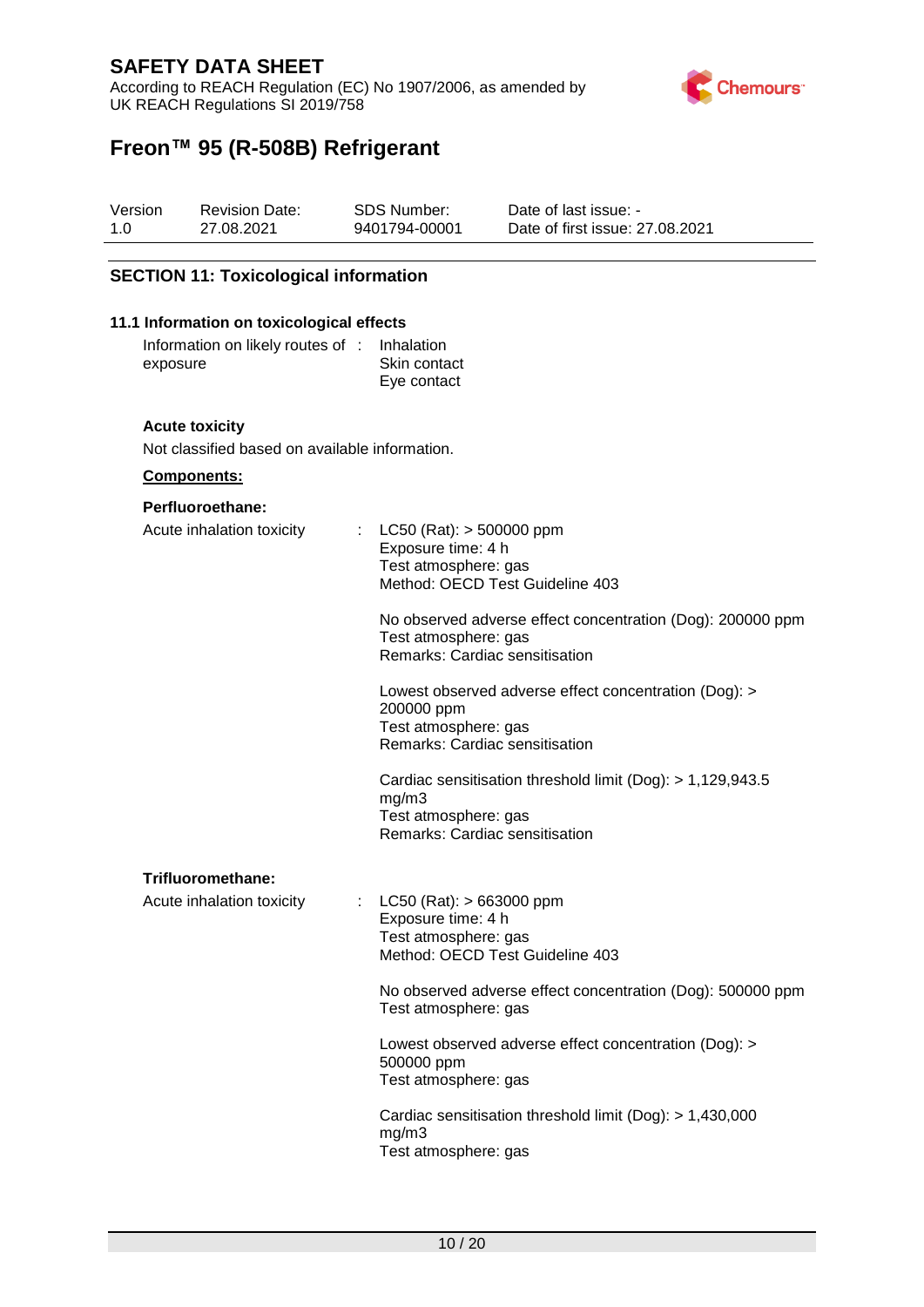According to REACH Regulation (EC) No 1907/2006, as amended by UK REACH Regulations SI 2019/758



| 1.0 | Version                           | <b>Revision Date:</b><br>27.08.2021                                                |   | <b>SDS Number:</b><br>9401794-00001                                                             | Date of last issue: -<br>Date of first issue: 27.08.2021                                       |  |  |  |  |
|-----|-----------------------------------|------------------------------------------------------------------------------------|---|-------------------------------------------------------------------------------------------------|------------------------------------------------------------------------------------------------|--|--|--|--|
|     |                                   | <b>Skin corrosion/irritation</b><br>Not classified based on available information. |   |                                                                                                 |                                                                                                |  |  |  |  |
|     | Serious eye damage/eye irritation |                                                                                    |   |                                                                                                 |                                                                                                |  |  |  |  |
|     |                                   | Not classified based on available information.                                     |   |                                                                                                 |                                                                                                |  |  |  |  |
|     |                                   | <b>Respiratory or skin sensitisation</b>                                           |   |                                                                                                 |                                                                                                |  |  |  |  |
|     |                                   | <b>Skin sensitisation</b><br>Not classified based on available information.        |   |                                                                                                 |                                                                                                |  |  |  |  |
|     |                                   | <b>Respiratory sensitisation</b>                                                   |   |                                                                                                 |                                                                                                |  |  |  |  |
|     |                                   | Not classified based on available information.                                     |   |                                                                                                 |                                                                                                |  |  |  |  |
|     |                                   | Germ cell mutagenicity<br>Not classified based on available information.           |   |                                                                                                 |                                                                                                |  |  |  |  |
|     |                                   | Components:                                                                        |   |                                                                                                 |                                                                                                |  |  |  |  |
|     |                                   | Perfluoroethane:                                                                   |   |                                                                                                 |                                                                                                |  |  |  |  |
|     |                                   | Genotoxicity in vitro                                                              |   | Method: OECD Test Guideline 471<br>Result: negative                                             | Test Type: Bacterial reverse mutation assay (AMES)                                             |  |  |  |  |
|     |                                   |                                                                                    |   | Result: negative                                                                                | Test Type: Chromosome aberration test in vitro<br>Method: OECD Test Guideline 473              |  |  |  |  |
|     |                                   | Genotoxicity in vivo                                                               |   | cytogenetic assay)<br>Species: Rat<br>Application Route: inhalation (gas)<br>Result: negative   | Test Type: Mammalian erythrocyte micronucleus test (in vivo<br>Method: OECD Test Guideline 474 |  |  |  |  |
|     | sessment                          | Germ cell mutagenicity-As-                                                         | ÷ | cell mutagen.                                                                                   | Weight of evidence does not support classification as a germ                                   |  |  |  |  |
|     |                                   | Trifluoromethane:                                                                  |   |                                                                                                 |                                                                                                |  |  |  |  |
|     |                                   | Genotoxicity in vitro                                                              | ÷ | Result: negative                                                                                | Test Type: Bacterial reverse mutation assay (AMES)<br>Method: OECD Test Guideline 471          |  |  |  |  |
|     |                                   |                                                                                    |   | Result: negative                                                                                | Test Type: In vitro mammalian cell gene mutation test<br>Method: OECD Test Guideline 476       |  |  |  |  |
|     |                                   | Genotoxicity in vivo                                                               |   | cytogenetic assay)<br>Species: Mouse<br>Application Route: inhalation (gas)<br>Result: negative | Test Type: Mammalian erythrocyte micronucleus test (in vivo<br>Method: OECD Test Guideline 474 |  |  |  |  |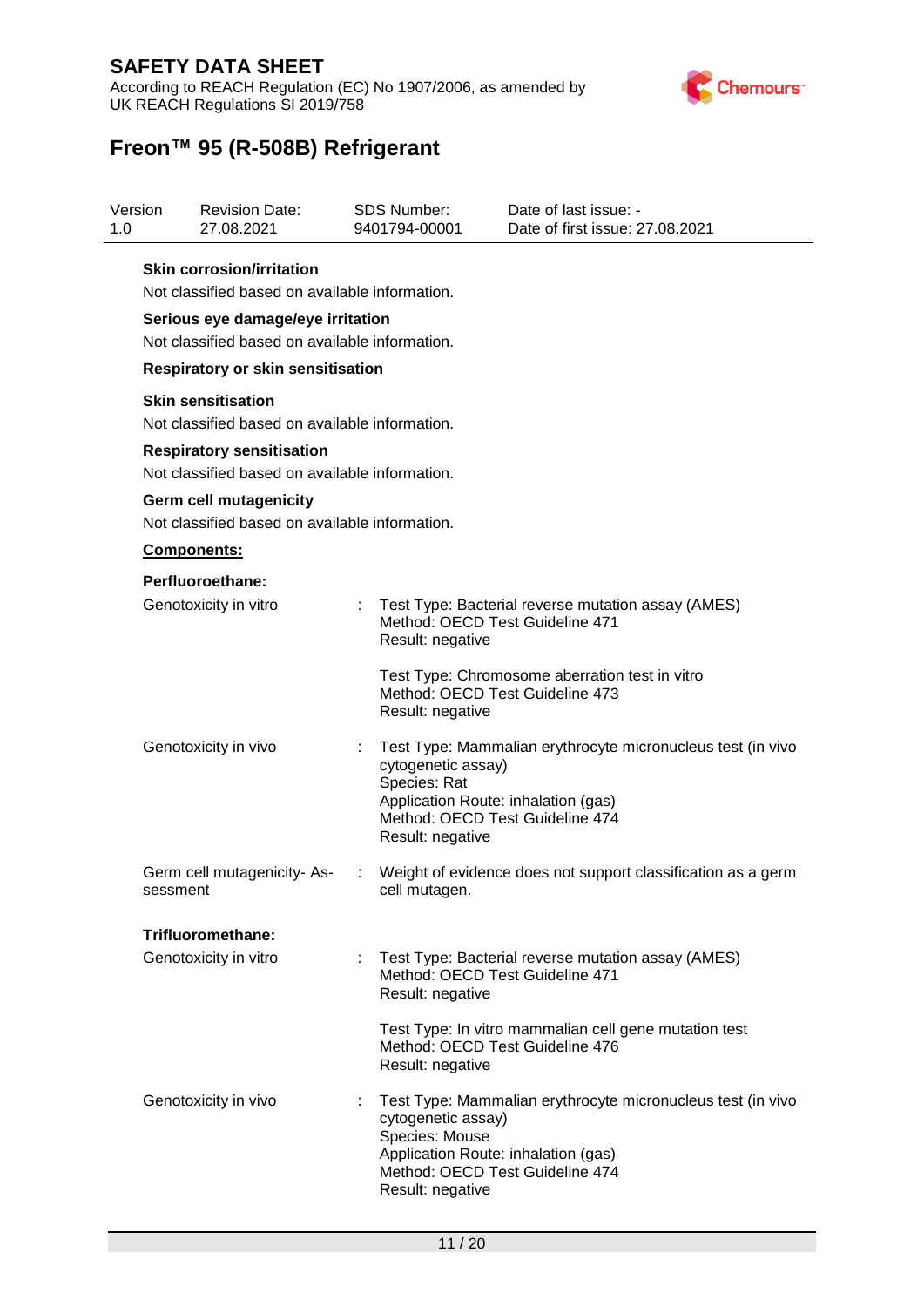According to REACH Regulation (EC) No 1907/2006, as amended by UK REACH Regulations SI 2019/758



| 1.0 | Version     | <b>Revision Date:</b><br>27.08.2021                                             |                                                                                                            | <b>SDS Number:</b><br>9401794-00001                                     | Date of last issue: -<br>Date of first issue: 27.08.2021                                                                                                                                  |
|-----|-------------|---------------------------------------------------------------------------------|------------------------------------------------------------------------------------------------------------|-------------------------------------------------------------------------|-------------------------------------------------------------------------------------------------------------------------------------------------------------------------------------------|
|     | sessment    | Germ cell mutagenicity-As-                                                      |                                                                                                            | cell mutagen.                                                           | Weight of evidence does not support classification as a germ                                                                                                                              |
|     |             | Carcinogenicity<br>Not classified based on available information.               |                                                                                                            |                                                                         |                                                                                                                                                                                           |
|     |             | <b>Reproductive toxicity</b><br>Not classified based on available information.  |                                                                                                            |                                                                         |                                                                                                                                                                                           |
|     |             | <b>Components:</b>                                                              |                                                                                                            |                                                                         |                                                                                                                                                                                           |
|     |             | Perfluoroethane:                                                                |                                                                                                            |                                                                         |                                                                                                                                                                                           |
|     |             | Effects on fertility                                                            |                                                                                                            | Species: Rat<br>Application Route: inhalation (gas)<br>Result: negative | Test Type: Combined repeated dose toxicity study with the<br>reproduction/developmental toxicity screening test<br>Method: OECD Test Guideline 422                                        |
|     | ment        | Effects on foetal develop-                                                      | Species: Rat<br>Result: negative                                                                           |                                                                         | Test Type: Combined repeated dose toxicity study with the<br>reproduction/developmental toxicity screening test<br>Application Route: inhalation (gas)<br>Method: OECD Test Guideline 422 |
|     | sessment    | Reproductive toxicity - As-                                                     |                                                                                                            | ductive toxicity                                                        | Weight of evidence does not support classification for repro-                                                                                                                             |
|     |             | Trifluoromethane:                                                               |                                                                                                            |                                                                         |                                                                                                                                                                                           |
|     | ment        | Effects on foetal develop-                                                      | Species: Rat<br>Application Route: inhalation (gas)<br>Method: OECD Test Guideline 414<br>Result: negative |                                                                         | Test Type: Prenatal development toxicity study (teratogenicity)                                                                                                                           |
|     |             | <b>STOT - single exposure</b><br>Not classified based on available information. |                                                                                                            |                                                                         |                                                                                                                                                                                           |
|     | Components: |                                                                                 |                                                                                                            |                                                                         |                                                                                                                                                                                           |
|     |             | Perfluoroethane:                                                                |                                                                                                            |                                                                         |                                                                                                                                                                                           |
|     |             | Exposure routes<br>Assessment                                                   |                                                                                                            | inhalation (gas)<br>tions of 20000 ppmV/4h or less                      | No significant health effects observed in animals at concentra-                                                                                                                           |
|     |             | Trifluoromethane:                                                               |                                                                                                            |                                                                         |                                                                                                                                                                                           |
|     |             | Exposure routes<br>Assessment                                                   |                                                                                                            | inhalation (gas)<br>tions of 20000 ppmV/4h or less                      | No significant health effects observed in animals at concentra-                                                                                                                           |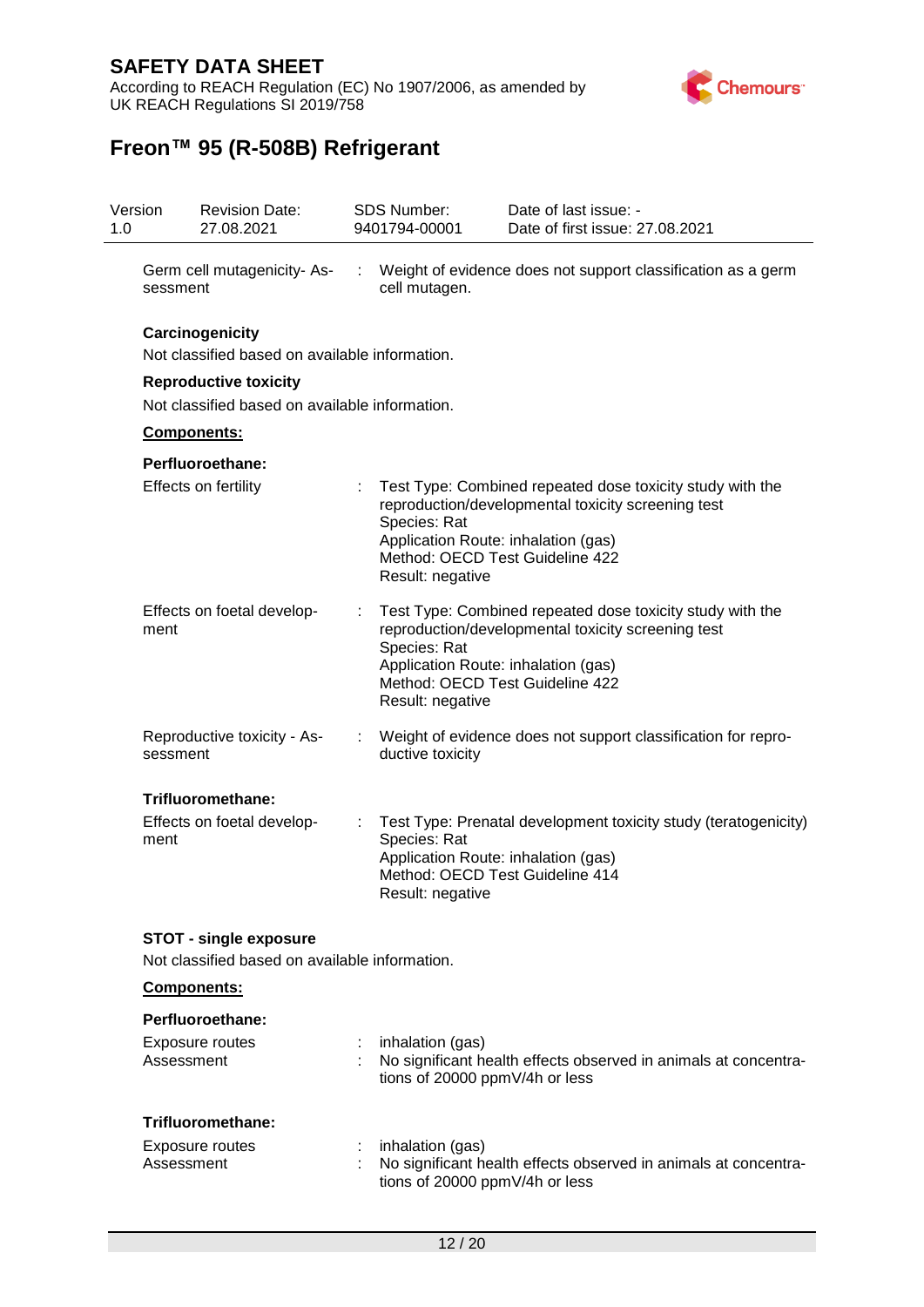According to REACH Regulation (EC) No 1907/2006, as amended by UK REACH Regulations SI 2019/758



# **Freon™ 95 (R-508B) Refrigerant**

| Version<br><b>Revision Date:</b><br>1.0<br>27.08.2021    |                                                                                   | <b>SDS Number:</b><br>Date of last issue: -<br>9401794-00001<br>Date of first issue: 27.08.2021                             |
|----------------------------------------------------------|-----------------------------------------------------------------------------------|-----------------------------------------------------------------------------------------------------------------------------|
|                                                          | <b>STOT - repeated exposure</b><br>Not classified based on available information. |                                                                                                                             |
|                                                          | Components:                                                                       |                                                                                                                             |
|                                                          | Perfluoroethane:                                                                  |                                                                                                                             |
|                                                          | <b>Exposure routes</b><br>Assessment                                              | inhalation (gas)<br>÷<br>No significant health effects observed in animals at concentra-<br>tions of 250 ppmV/6h/d or less. |
|                                                          | Trifluoromethane:                                                                 |                                                                                                                             |
|                                                          | Exposure routes<br>Assessment                                                     | inhalation (gas)<br>No significant health effects observed in animals at concentra-<br>tions of 250 ppmV/6h/d or less.      |
|                                                          | <b>Repeated dose toxicity</b>                                                     |                                                                                                                             |
|                                                          | <b>Components:</b>                                                                |                                                                                                                             |
|                                                          | Perfluoroethane:                                                                  |                                                                                                                             |
| <b>Species</b><br><b>NOAEL</b><br><b>LOAEL</b><br>Method | <b>Application Route</b><br>Exposure time                                         | Rat, male and female<br>50000 ppm<br>>50000 ppm<br>inhalation (gas)<br>28 Days<br><b>OECD Test Guideline 422</b>            |
|                                                          | Trifluoromethane:                                                                 |                                                                                                                             |
| Species<br><b>NOAEL</b><br><b>LOAEL</b>                  | <b>Application Route</b><br>Exposure time                                         | Rat, male and female<br>10000 ppm<br>> 10000 ppm<br>inhalation (gas)<br>90 Days                                             |
|                                                          | <b>Aspiration toxicity</b>                                                        |                                                                                                                             |
|                                                          | Not classified based on available information.                                    |                                                                                                                             |
|                                                          | Components:                                                                       |                                                                                                                             |
|                                                          | Trifluoromethane:<br>No aspiration toxicity classification                        |                                                                                                                             |
|                                                          | <b>SECTION 12: Ecological information</b>                                         |                                                                                                                             |

### **12.1 Toxicity**

### **Components:**

#### **Perfluoroethane:**

Toxicity to fish : LC50 (Fish): 82.3 mg/l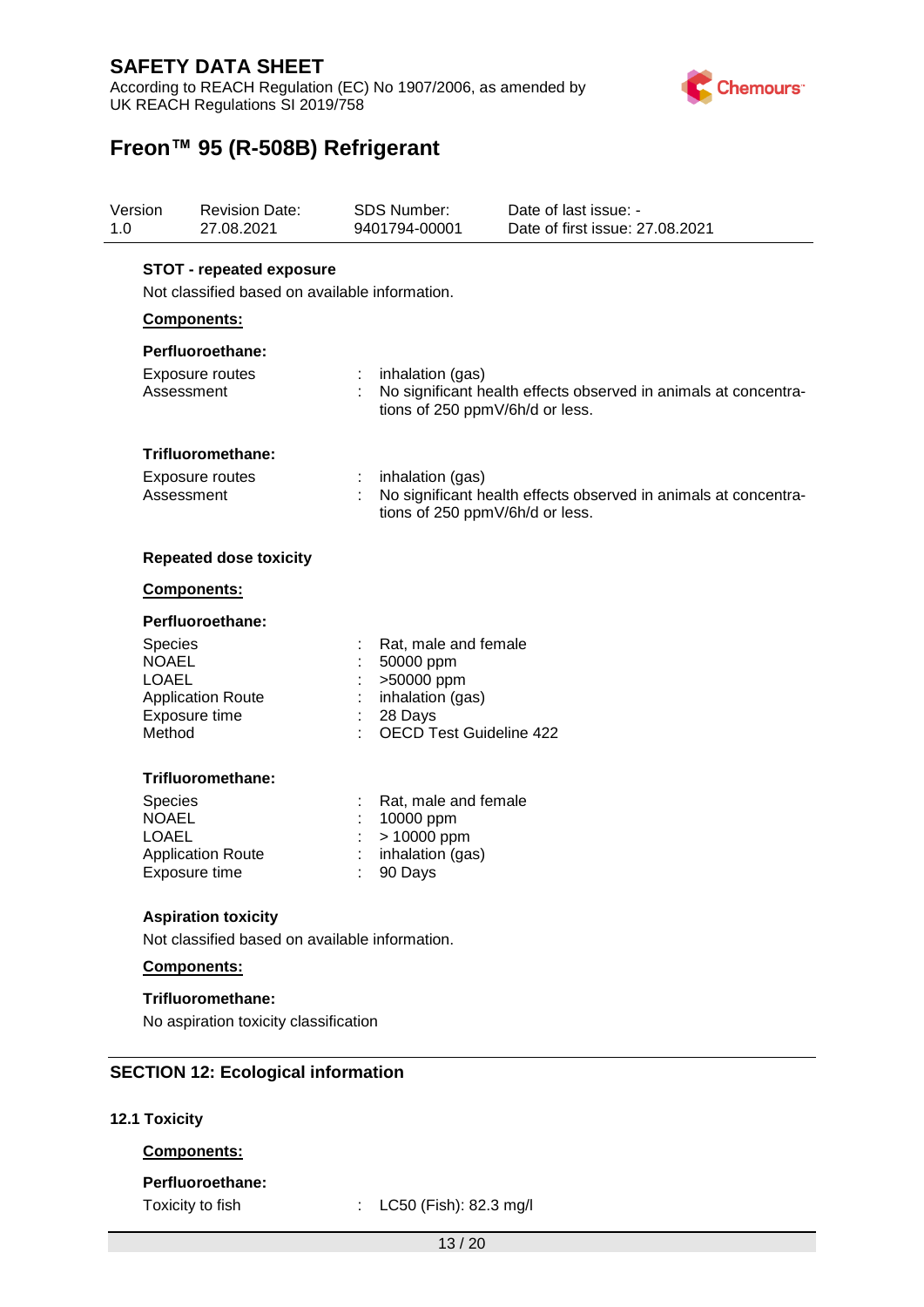According to REACH Regulation (EC) No 1907/2006, as amended by UK REACH Regulations SI 2019/758



| Version<br>1.0 |                  | <b>Revision Date:</b><br>27.08.2021                         |                                                                             | <b>SDS Number:</b><br>9401794-00001                              | Date of last issue: -<br>Date of first issue: 27.08.2021                                                |
|----------------|------------------|-------------------------------------------------------------|-----------------------------------------------------------------------------|------------------------------------------------------------------|---------------------------------------------------------------------------------------------------------|
|                |                  |                                                             |                                                                             | Exposure time: 96 h<br>ships)                                    | Method: ECOSAR (Ecological Structure Activity Relation-                                                 |
|                |                  | Toxicity to daphnia and other :<br>aquatic invertebrates    |                                                                             | Exposure time: 48 h<br>ships)                                    | EC50 (Daphnia sp. (water flea)): 47.4 mg/l<br>Method: ECOSAR (Ecological Structure Activity Relation-   |
|                | plants           | Toxicity to algae/aquatic                                   | $\therefore$ EC50 (green algae): 37.5 mg/l<br>Exposure time: 96 h<br>ships) |                                                                  | Method: ECOSAR (Ecological Structure Activity Relation-                                                 |
|                |                  | <b>Ecotoxicology Assessment</b><br>Chronic aquatic toxicity | ÷                                                                           |                                                                  | This product has no known ecotoxicological effects.                                                     |
|                |                  | Trifluoromethane:                                           |                                                                             |                                                                  |                                                                                                         |
|                | Toxicity to fish |                                                             |                                                                             | : LC50 (Fish): 633.26 mg/l<br>Exposure time: 96 h<br>ships)      | Method: ECOSAR (Ecological Structure Activity Relation-                                                 |
|                |                  | Toxicity to daphnia and other :<br>aquatic invertebrates    |                                                                             | Exposure time: 48 h<br>ships)                                    | LC50 (Daphnia sp. (water flea)): 323.05 mg/l<br>Method: ECOSAR (Ecological Structure Activity Relation- |
|                | plants           | Toxicity to algae/aquatic                                   | $\mathbb{Z}^n$ .                                                            | EC50 (green algae): 154.54 mg/l<br>Exposure time: 96 h<br>ships) | Method: ECOSAR (Ecological Structure Activity Relation-                                                 |
|                |                  | 12.2 Persistence and degradability                          |                                                                             |                                                                  |                                                                                                         |
|                | Components:      |                                                             |                                                                             |                                                                  |                                                                                                         |
|                |                  | Perfluoroethane:                                            |                                                                             |                                                                  |                                                                                                         |
|                |                  | Biodegradability                                            |                                                                             | : Result: Not readily biodegradable.                             | Remarks: Based on data from similar materials                                                           |
|                |                  | Trifluoromethane:                                           |                                                                             |                                                                  |                                                                                                         |
|                |                  | Biodegradability                                            |                                                                             | : Result: Not readily biodegradable.                             | Remarks: Based on data from similar materials                                                           |
|                |                  | 12.3 Bioaccumulative potential                              |                                                                             |                                                                  |                                                                                                         |
|                | Components:      |                                                             |                                                                             |                                                                  |                                                                                                         |
|                |                  | Perfluoroethane:                                            |                                                                             |                                                                  |                                                                                                         |
|                |                  |                                                             |                                                                             |                                                                  |                                                                                                         |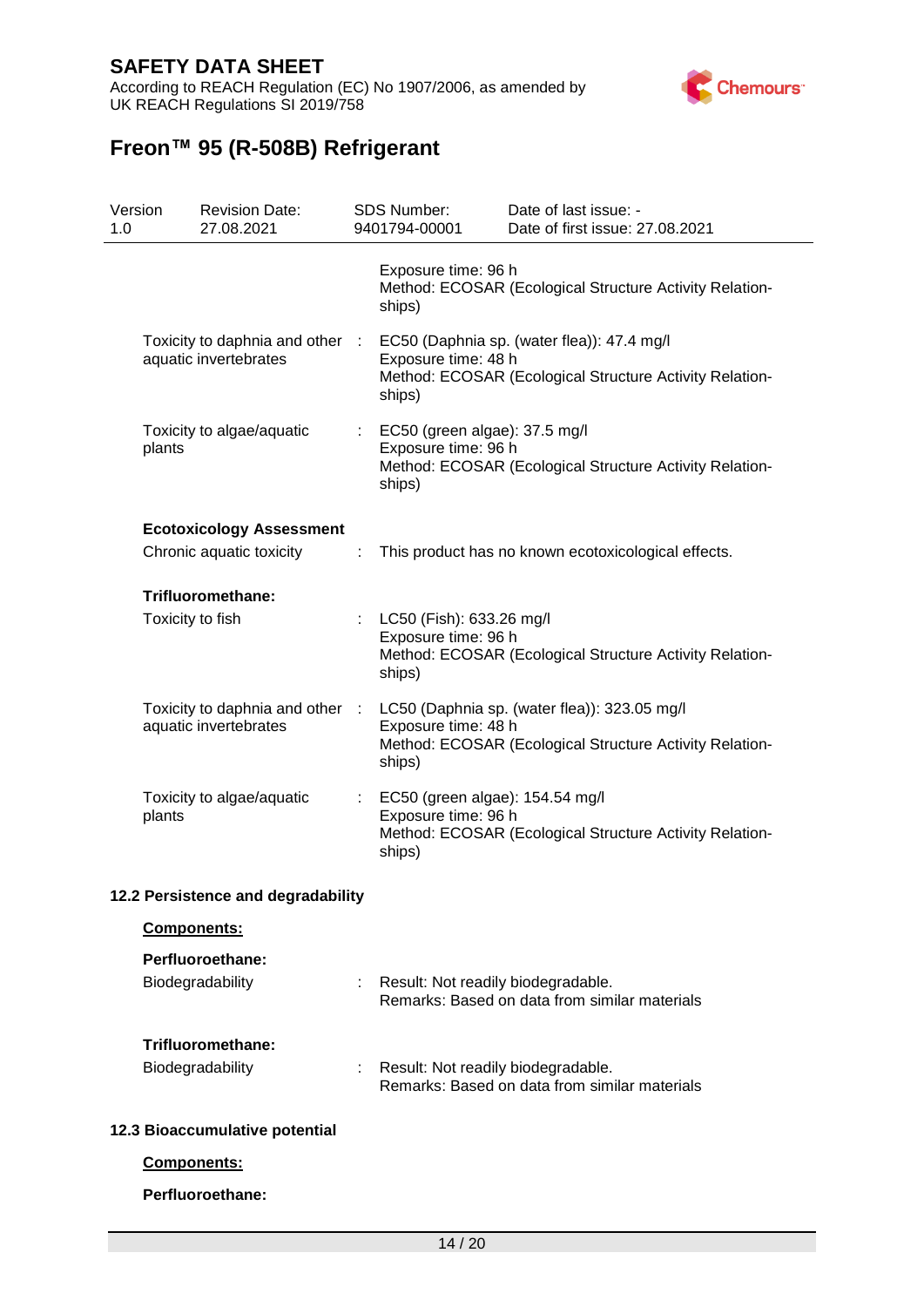According to REACH Regulation (EC) No 1907/2006, as amended by UK REACH Regulations SI 2019/758



| Version<br>1.0 |                               | <b>Revision Date:</b><br>27.08.2021                                  | <b>SDS Number:</b><br>9401794-00001 | Date of last issue: -<br>Date of first issue: 27.08.2021                                                                                                                                                                                     |
|----------------|-------------------------------|----------------------------------------------------------------------|-------------------------------------|----------------------------------------------------------------------------------------------------------------------------------------------------------------------------------------------------------------------------------------------|
|                |                               | <b>Bioaccumulation</b>                                               |                                     | Remarks: Bioaccumulation is unlikely.                                                                                                                                                                                                        |
|                | octanol/water                 | Partition coefficient: n-                                            | log Pow: 2.15                       |                                                                                                                                                                                                                                              |
|                | octanol/water                 | Trifluoromethane:<br>Partition coefficient: n-                       | log Pow: 0.84                       |                                                                                                                                                                                                                                              |
|                |                               | 12.4 Mobility in soil<br>No data available                           |                                     |                                                                                                                                                                                                                                              |
|                |                               | 12.5 Results of PBT and vPvB assessment                              |                                     |                                                                                                                                                                                                                                              |
|                | Product:<br>Assessment        |                                                                      | 0.1% or higher.                     | This substance/mixture contains no components considered<br>to be either persistent, bioaccumulative and toxic (PBT), or<br>very persistent and very bioaccumulative (vPvB) at levels of                                                     |
|                |                               | 12.6 Endocrine disrupting properties                                 |                                     |                                                                                                                                                                                                                                              |
|                | <b>Product:</b><br>Assessment |                                                                      | levels of 0.1% or higher.           | The substance/mixture does not contain components consid-<br>ered to have endocrine disrupting properties according to<br>REACH Article 57(f) or Commission Delegated regulation<br>(EU) 2017/2100 or Commission Regulation (EU) 2018/605 at |
|                |                               | 12.7 Other adverse effects                                           |                                     |                                                                                                                                                                                                                                              |
|                |                               | <b>Components:</b>                                                   |                                     |                                                                                                                                                                                                                                              |
|                | mation                        | Perfluoroethane:<br>Additional ecological infor- : No data available |                                     |                                                                                                                                                                                                                                              |
|                |                               | <b>Global warming potential</b>                                      |                                     |                                                                                                                                                                                                                                              |
|                |                               | Regulation (EU) No 517/2014 on fluorinated greenhouse gases          |                                     |                                                                                                                                                                                                                                              |
|                | <b>Product:</b>               |                                                                      |                                     |                                                                                                                                                                                                                                              |
|                |                               | 100-year global warming potential: 13,396                            |                                     |                                                                                                                                                                                                                                              |
|                |                               | <b>SECTION 13: Disposal considerations</b>                           |                                     |                                                                                                                                                                                                                                              |
|                |                               | 13.1 Waste treatment methods                                         |                                     |                                                                                                                                                                                                                                              |
|                | Product                       |                                                                      |                                     | Dispose of in accordance with local regulations.<br>According to the European Waste Catalogue, Waste Codes                                                                                                                                   |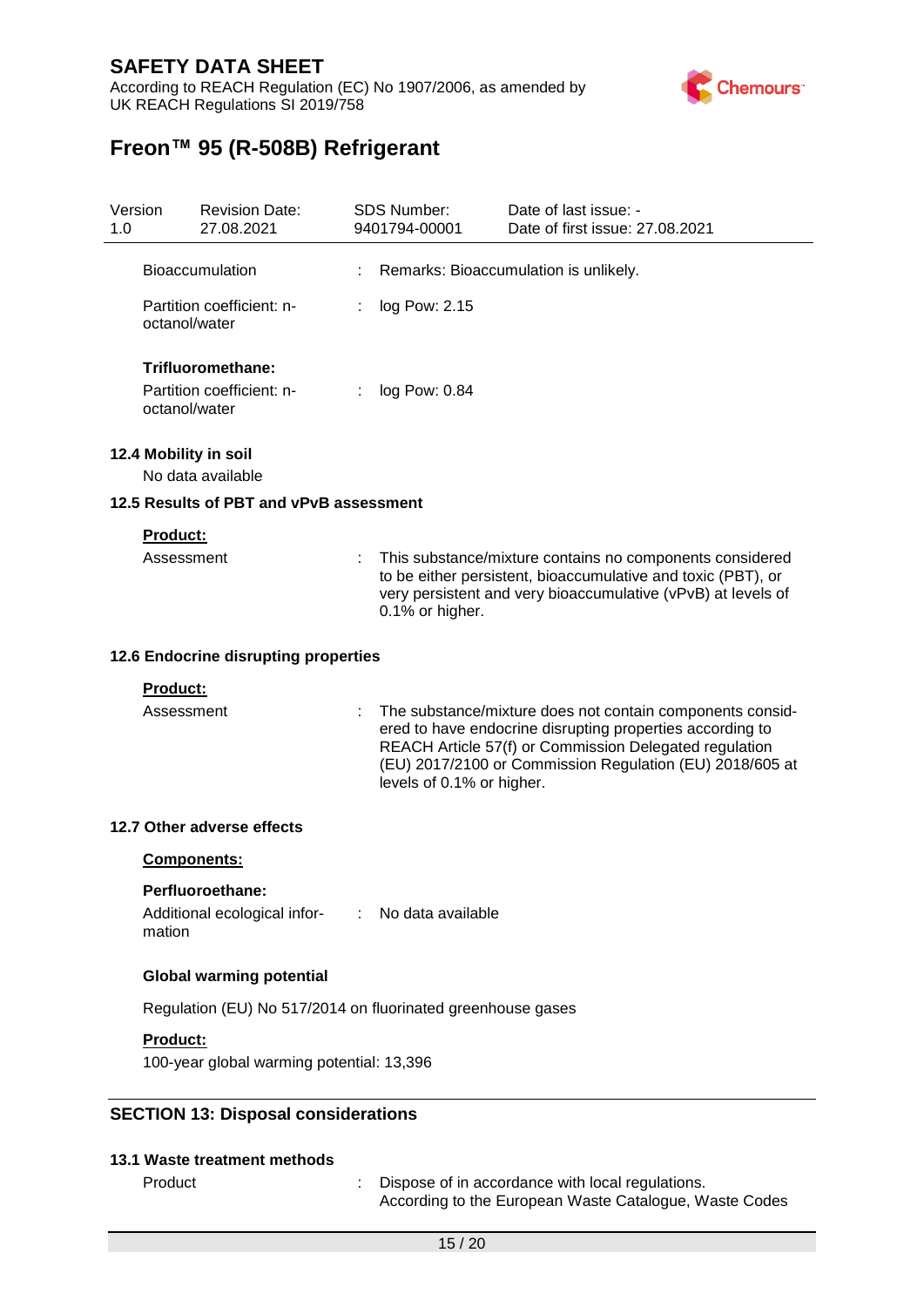According to REACH Regulation (EC) No 1907/2006, as amended by UK REACH Regulations SI 2019/758



# **Freon™ 95 (R-508B) Refrigerant**

| Version<br>1.0         | <b>Revision Date:</b><br>27.08.2021 | <b>SDS Number:</b><br>9401794-00001                                                                                                                                                                                            | Date of last issue: -<br>Date of first issue: 27.08.2021                                                                                                            |  |  |
|------------------------|-------------------------------------|--------------------------------------------------------------------------------------------------------------------------------------------------------------------------------------------------------------------------------|---------------------------------------------------------------------------------------------------------------------------------------------------------------------|--|--|
|                        |                                     |                                                                                                                                                                                                                                | are not product specific, but application specific.<br>Waste codes should be assigned by the user, preferably in<br>discussion with the waste disposal authorities. |  |  |
| Contaminated packaging |                                     | Empty containers should be taken to an approved waste han-<br>dling site for recycling or disposal.<br>Empty pressure vessels should be returned to the supplier.<br>If not otherwise specified: Dispose of as unused product. |                                                                                                                                                                     |  |  |

#### **SECTION 14: Transport information**

| 14.1 UN number                                                                                             |    |                                                                |
|------------------------------------------------------------------------------------------------------------|----|----------------------------------------------------------------|
| <b>ADN</b>                                                                                                 |    | <b>UN 1078</b>                                                 |
| <b>ADR</b>                                                                                                 |    | <b>UN 1078</b>                                                 |
| <b>RID</b>                                                                                                 |    | <b>UN 1078</b>                                                 |
| <b>IMDG</b>                                                                                                |    | <b>UN 1078</b>                                                 |
| <b>IATA</b>                                                                                                |    | <b>UN 1078</b>                                                 |
| 14.2 UN proper shipping name                                                                               |    |                                                                |
| <b>ADN</b>                                                                                                 | ÷  | REFRIGERANT GAS, N.O.S.<br>(Perfluoroethane, Trifluoromethane) |
| <b>ADR</b>                                                                                                 |    | REFRIGERANT GAS, N.O.S.<br>(Perfluoroethane, Trifluoromethane) |
| <b>RID</b>                                                                                                 |    | REFRIGERANT GAS, N.O.S.<br>(Perfluoroethane, Trifluoromethane) |
| <b>IMDG</b>                                                                                                |    | REFRIGERANT GAS, N.O.S.<br>(Perfluoroethane, Trifluoromethane) |
| <b>IATA</b>                                                                                                |    | Refrigerant gas, n.o.s.<br>(Perfluoroethane, Trifluoromethane) |
| 14.3 Transport hazard class(es)                                                                            |    |                                                                |
| <b>ADN</b>                                                                                                 | t. | $\overline{2}$                                                 |
| <b>ADR</b>                                                                                                 | ÷. | $\overline{2}$                                                 |
| <b>RID</b>                                                                                                 |    | $\therefore$ 2                                                 |
| <b>IMDG</b>                                                                                                |    | 2.2                                                            |
| <b>IATA</b>                                                                                                |    | 2.2                                                            |
| 14.4 Packing group                                                                                         |    |                                                                |
| <b>ADN</b><br>Packing group<br><b>Classification Code</b><br><b>Hazard Identification Number</b><br>Labels |    | Not assigned by regulation<br>2A<br>20<br>2.2                  |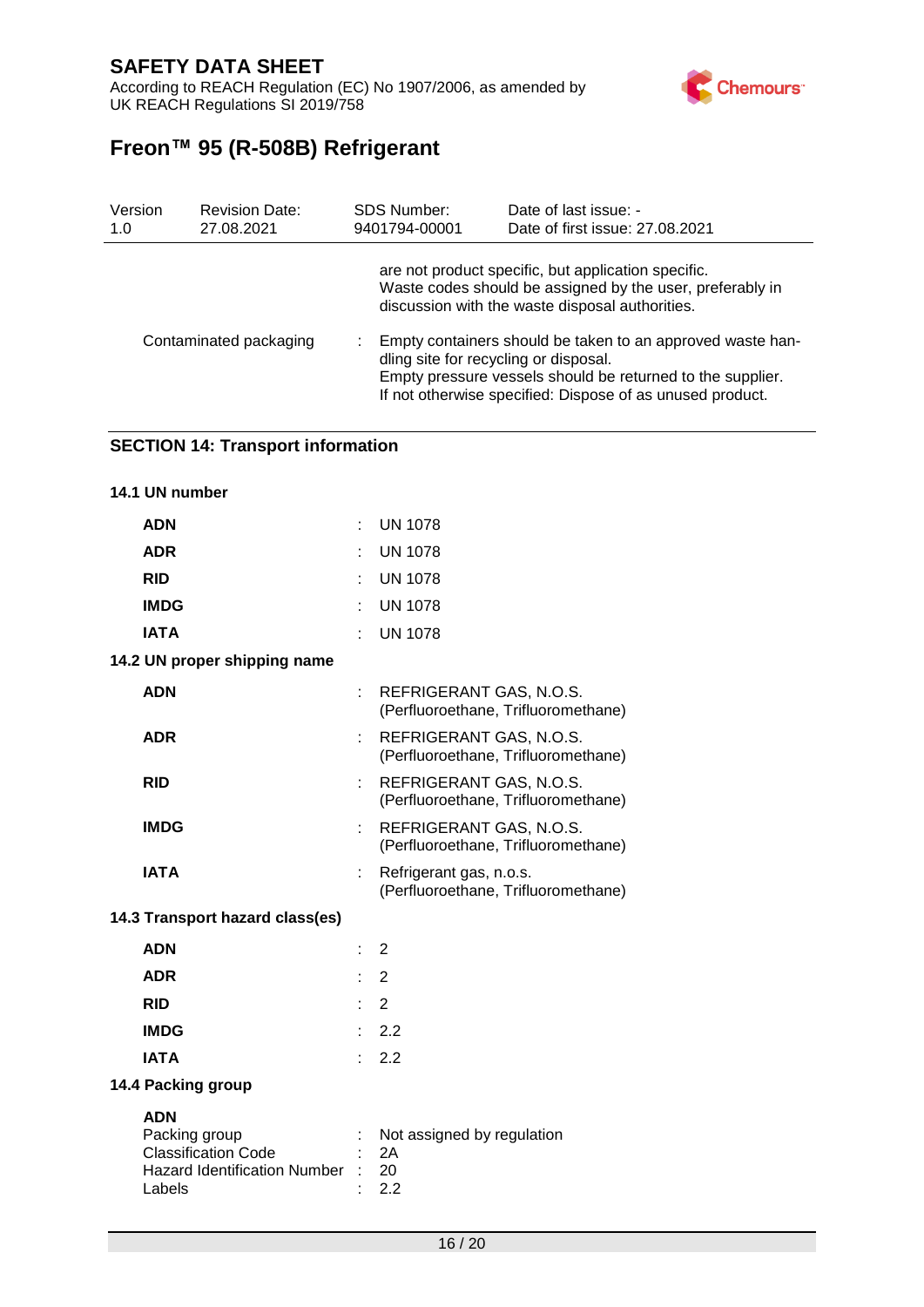According to REACH Regulation (EC) No 1907/2006, as amended by UK REACH Regulations SI 2019/758



# **Freon™ 95 (R-508B) Refrigerant**

| Version<br>1.0 |                                                                                                            | <b>Revision Date:</b><br>27.08.2021                                                                           |                                   | SDS Number:<br>9401794-00001                                      | Date of last issue: -<br>Date of first issue: 27.08.2021 |
|----------------|------------------------------------------------------------------------------------------------------------|---------------------------------------------------------------------------------------------------------------|-----------------------------------|-------------------------------------------------------------------|----------------------------------------------------------|
|                | <b>ADR</b><br>Labels                                                                                       | Packing group<br><b>Classification Code</b><br><b>Hazard Identification Number</b><br>Tunnel restriction code |                                   | Not assigned by regulation<br>2Α<br>20<br>2.2<br>(C/E)            |                                                          |
|                | <b>RID</b><br>Packing group<br><b>Classification Code</b><br><b>Hazard Identification Number</b><br>Labels |                                                                                                               |                                   | Not assigned by regulation<br>2A<br>20<br>2.2 ((13))              |                                                          |
|                | <b>IMDG</b><br>Labels<br>EmS Code                                                                          | Packing group                                                                                                 |                                   | Not assigned by regulation<br>2.2<br>F-C, S-V                     |                                                          |
|                | <b>IATA (Cargo)</b><br>Packing instruction (cargo<br>aircraft)<br>Packing group<br>Labels                  |                                                                                                               |                                   | 200<br>Not assigned by regulation<br>Non-flammable, non-toxic Gas |                                                          |
|                | ger aircraft)<br>Labels                                                                                    | <b>IATA (Passenger)</b><br>Packing instruction (passen-<br>Packing group                                      | 200<br>Not assigned by regulation |                                                                   | Non-flammable, non-toxic Gas                             |
|                |                                                                                                            | <b>14.5 Environmental hazards</b>                                                                             |                                   |                                                                   |                                                          |
|                | ADN                                                                                                        | Environmentally hazardous                                                                                     |                                   | no                                                                |                                                          |
|                | ADR                                                                                                        | Environmentally hazardous                                                                                     |                                   | no                                                                |                                                          |
|                | <b>RID</b>                                                                                                 | Environmentally hazardous                                                                                     |                                   | no                                                                |                                                          |
|                | <b>IMDG</b>                                                                                                | Marine pollutant                                                                                              |                                   | no                                                                |                                                          |
|                |                                                                                                            | 11 G Chooial procautions for user                                                                             |                                   |                                                                   |                                                          |

**14.6 Special precautions for user**

The transport classification(s) provided herein are for informational purposes only, and solely based upon the properties of the unpackaged material as it is described within this Safety Data Sheet. Transportation classifications may vary by mode of transportation, package sizes, and variations in regional or country regulations.

#### **14.7 Transport in bulk according to Annex II of Marpol and the IBC Code**

Remarks : Not applicable for product as supplied.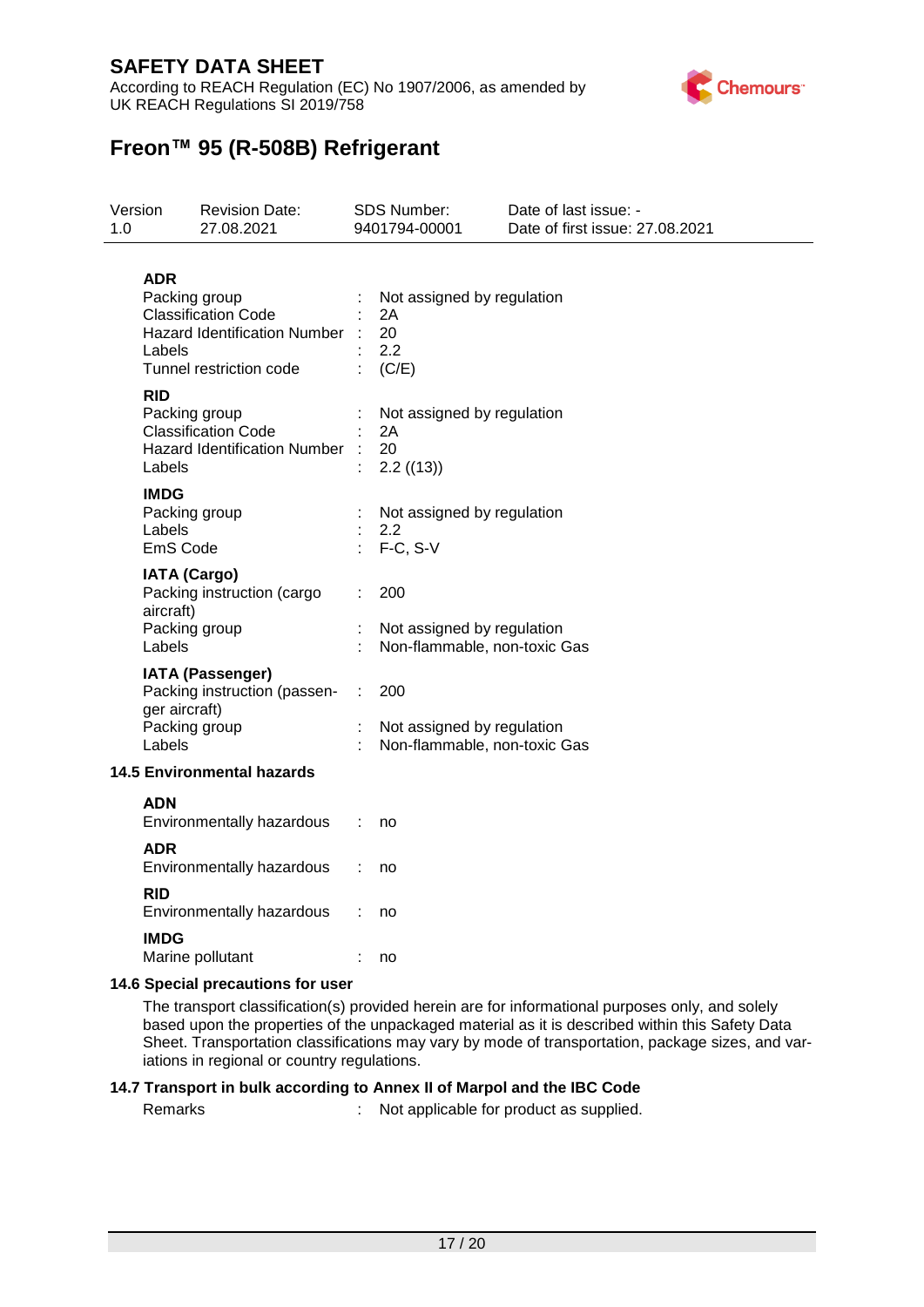According to REACH Regulation (EC) No 1907/2006, as amended by UK REACH Regulations SI 2019/758



# **Freon™ 95 (R-508B) Refrigerant**

| Version | <b>Revision Date:</b> | SDS Number:   | Date of last issue: -           |
|---------|-----------------------|---------------|---------------------------------|
| 1.0     | 27.08.2021            | 9401794-00001 | Date of first issue: 27,08,2021 |

#### **SECTION 15: Regulatory information**

#### **15.1 Safety, health and environmental regulations/legislation specific for the substance or mixture**

Relevant EU provisions transposed through retained EU law

| REACH - Restrictions on the manufacture, placing on<br>the market and use of certain dangerous substances,<br>preparations and articles (Annex XVII) | t. | Not applicable |
|------------------------------------------------------------------------------------------------------------------------------------------------------|----|----------------|
| REACH - Candidate List of Substances of Very High<br>Concern for Authorisation (Article 59).                                                         |    | Not applicable |
| Regulation (EC) No 1005/2009 on substances that de-<br>plete the ozone layer                                                                         | ÷. | Not applicable |
| Regulation (EU) 2019/1021 on persistent organic pollu-<br>tants (recast)                                                                             | ÷. | Not applicable |
| Regulation (EC) No 649/2012 of the European Parlia-<br>ment and the Council concerning the export and import<br>of dangerous chemicals               | ÷. | Not applicable |
| UK REACH List of substances subject to authorisation<br>(Annex XIV)                                                                                  | ÷. | Not applicable |

Seveso III: Directive 2012/18/EU of the European Parliament and of the Council on the control of major-accident hazards involving dangerous substances. Not applicable

#### **15.2 Chemical safety assessment**

Chemical Safety Assessments have been carried out for these substances.

#### **SECTION 16: Other information**

| Other information                                                                               | : Freon™ and any associated logos are trademarks or copy-<br>rights of The Chemours Company FC, LLC.<br>Chemours™ and the Chemours Logo are trademarks of The<br>Chemours Company.<br>Before use read Chemours safety information.<br>For further information contact the local Chemours office or<br>nominated distributors.<br>Items where changes have been made to the previous version<br>are highlighted in the body of this document by two vertical<br>lines. |
|-------------------------------------------------------------------------------------------------|-----------------------------------------------------------------------------------------------------------------------------------------------------------------------------------------------------------------------------------------------------------------------------------------------------------------------------------------------------------------------------------------------------------------------------------------------------------------------|
| <b>Full text of H-Statements</b><br>H <sub>280</sub><br><b>Full text of other abbreviations</b> | Contains gas under pressure; may explode if heated.                                                                                                                                                                                                                                                                                                                                                                                                                   |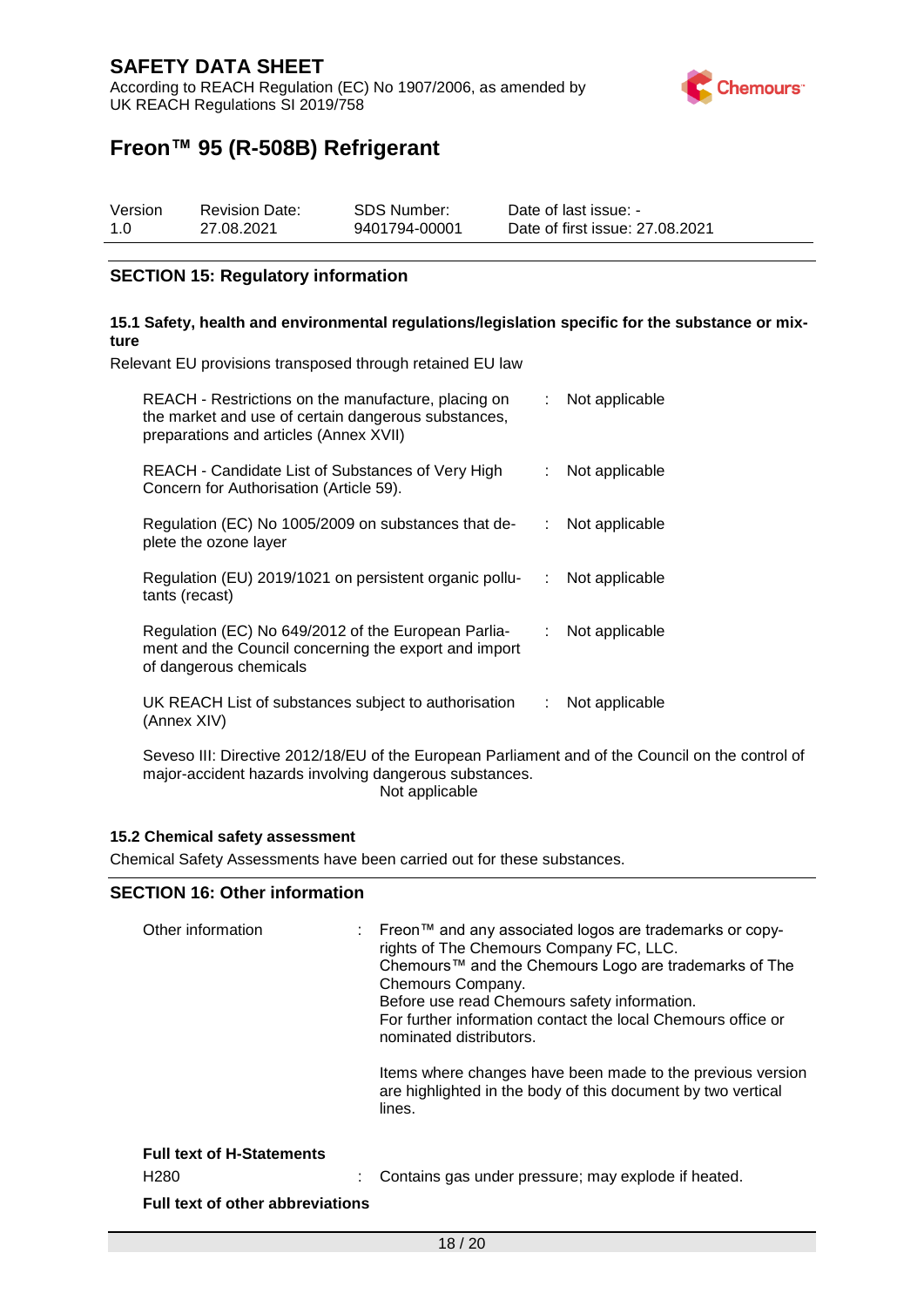According to REACH Regulation (EC) No 1907/2006, as amended by UK REACH Regulations SI 2019/758



## **Freon™ 95 (R-508B) Refrigerant**

| Version | <b>Revision Date:</b> | SDS Number:   | Date of last issue: -           |
|---------|-----------------------|---------------|---------------------------------|
| 1.0     | 27.08.2021            | 9401794-00001 | Date of first issue: 27,08,2021 |

#### Press. Gas : Gases under pressure

ADN - European Agreement concerning the International Carriage of Dangerous Goods by Inland Waterways; ADR - European Agreement concerning the International Carriage of Dangerous Goods by Road; AIIC - Australian Inventory of Industrial Chemicals; ASTM - American Society for the Testing of Materials; bw - Body weight; CLP - Classification Labelling Packaging Regulation; Regulation (EC) No 1272/2008; CMR - Carcinogen, Mutagen or Reproductive Toxicant; DIN - Standard of the German Institute for Standardisation; DSL - Domestic Substances List (Canada); ECHA - European Chemicals Agency; EC-Number - European Community number; ECx - Concentration associated with x% response; ELx - Loading rate associated with x% response; EmS - Emergency Schedule; ENCS - Existing and New Chemical Substances (Japan); ErCx - Concentration associated with x% growth rate response; GHS - Globally Harmonized System; GLP - Good Laboratory Practice; IARC - International Agency for Research on Cancer; IATA - International Air Transport Association; IBC - International Code for the Construction and Equipment of Ships carrying Dangerous Chemicals in Bulk; IC50 - Half maximal inhibitory concentration; ICAO - International Civil Aviation Organization; IECSC - Inventory of Existing Chemical Substances in China; IMDG - International Maritime Dangerous Goods; IMO - International Maritime Organization; ISHL - Industrial Safety and Health Law (Japan); ISO - International Organisation for Standardization; KECI - Korea Existing Chemicals Inventory; LC50 - Lethal Concentration to 50 % of a test population; LD50 - Lethal Dose to 50% of a test population (Median Lethal Dose); MARPOL - International Convention for the Prevention of Pollution from Ships; n.o.s. - Not Otherwise Specified; NO(A)EC - No Observed (Adverse) Effect Concentration; NO(A)EL - No Observed (Adverse) Effect Level; NOELR - No Observable Effect Loading Rate; NZIoC - New Zealand Inventory of Chemicals; OECD - Organization for Economic Co-operation and Development; OPPTS - Office of Chemical Safety and Pollution Prevention; PBT - Persistent, Bioaccumulative and Toxic substance; PICCS - Philippines Inventory of Chemicals and Chemical Substances; (Q)SAR - (Quantitative) Structure Activity Relationship; REACH - Regulation (EC) No 1907/2006 of the European Parliament and of the Council concerning the Registration, Evaluation, Authorisation and Restriction of Chemicals; RID - Regulations concerning the International Carriage of Dangerous Goods by Rail; SADT - Self-Accelerating Decomposition Temperature; SDS - Safety Data Sheet; SVHC - Substance of very high concern; TCSI - Taiwan Chemical Substance Inventory; TECI - Thailand Existing Chemicals Inventory; TSCA - Toxic Substances Control Act (United States); UN - United Nations; UNRTDG - United Nations Recommendations on the Transport of Dangerous Goods; vPvB - Very Persistent and Very Bioaccumulative

#### **Further information**

| Sources of key data used to | Internal technical data, data from raw material SDSs, OECD |
|-----------------------------|------------------------------------------------------------|
| compile the Safety Data     | eChem Portal search results and European Chemicals Agen-   |
| Sheet                       | cy, http://echa.europa.eu/                                 |

#### **Classification of the mixture: Classification procedure:**

Press. Gas Liquefied gas H280 Based on product data or assessment

The information provided in this Safety Data Sheet is correct to the best of our knowledge, information and belief at the date of its publication. The information is designed only as a guidance for safe handling, use, processing, storage, transportation, disposal and release and shall not be considered a warranty or quality specification of any type. The information provided relates only to the specific material identified at the top of this SDS and may not be valid when the SDS material is used in combination with any other materials or in any process, unless specified in the text. Material users should review the information and recommendations in the specific context of their